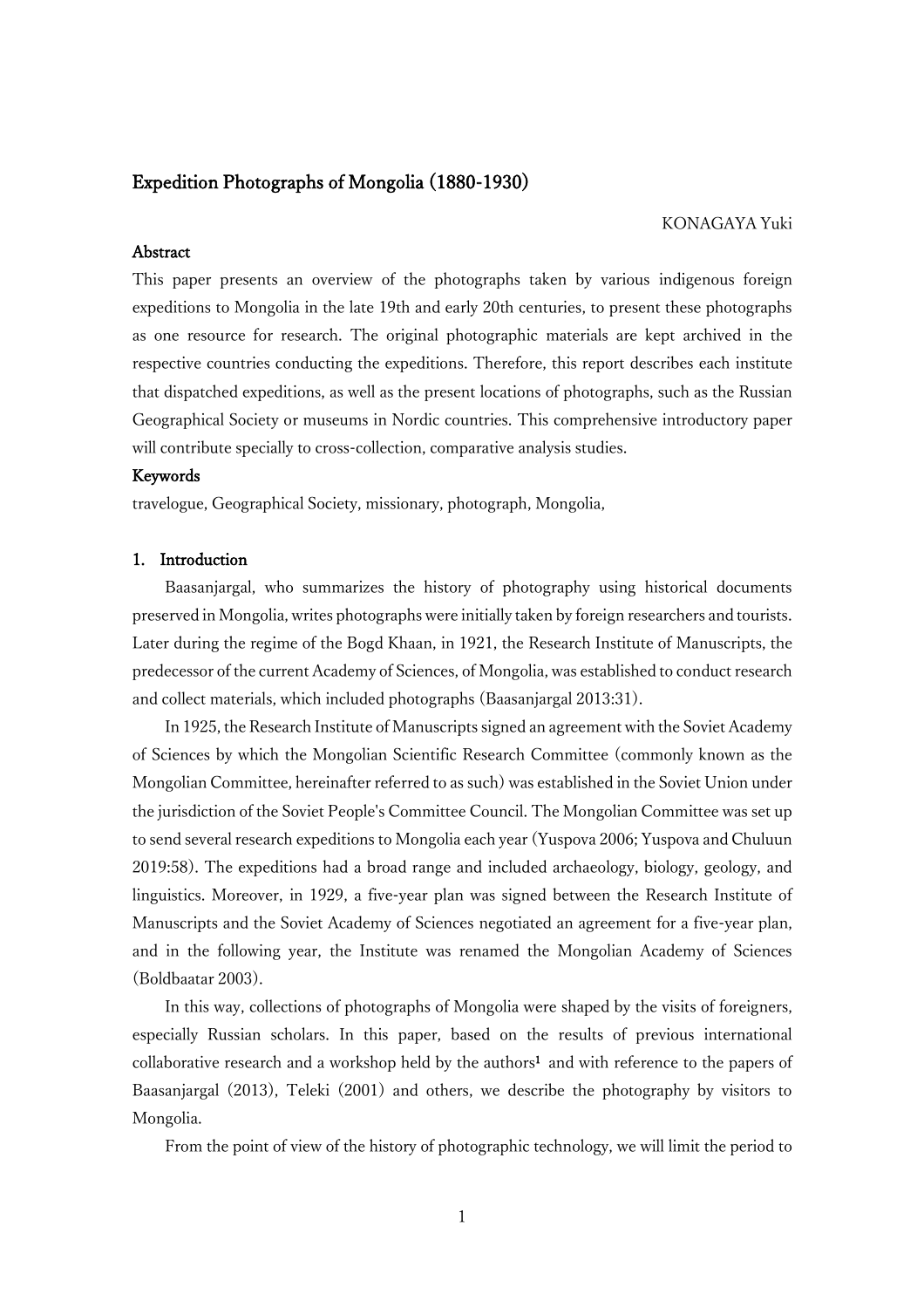roughly 1880-1930; it was not until around 1880 that the technique of photography by glass negatives, which was invented by the collodion method in 1851, was fully used in academic research in Mongolia. By launching the Leica in 1925, photography became universal; in other words, it was not until around 1930 that photography required a high degree of expertise.

The objectives of these visitors were diverse and closely interrelated, depending on their specialization: academic, commercial, missionary or military. In this paper we will show the history of photography divided into academic and non-academic categories, and we will further separate photographs by Russians and those from other countries, though it is difficult to actually divide the visitors by country or nation. For example, Mannerheim, a native of Finland, joined a French academic expedition for intelligence purposes at the behest of the Russian military. It should be clear that the modern era, from the second half of the 19th century to the first half of the 20th century, was an era in which the nation state became of great significance. In other words, no matter how difficult it is to divide by country, this division makes sense. Thus, we will describe the materials by each country, focusing as well on the location of the materials.

The surnames of the photographers are given in the Latin alphabet at their first appearance, and then their year of birth or death is shown in parentheses. Although these prominent travelers were supported by local staff (Shearer 2019), this paper will not mention them except for the photographers.

Since some of them visited present-day the Inner Mongolia Autonomous Region in China the term "Mongolia" includes that area as well. The journeys that could be the sources of photographic material and the citations are presented separately in the lists of references.

#### 2. Academic Expeditions from Russia

The earliest Mongolian photographs are stored in the Institute of the History of Material Culture (hereinafter referred to as IIMK), the Russian Academy of Sciences. D.V. Ivanov, who organizes old photographs and historical materials at the Kunstkamera (now the Russian State Museum of Anthropology and Ethnology, founded by Pyotr the Great in 1714) researched these materials (Ivanov2014). There is an album of photographs taken by photographer A-N.E. Boyarsky, who accompanied Russian Scientific and Commercial Expedition to China sent by the Russian government, between 1874 and 1875.

The album consists of 138 photographs including a distant view of the Palace of the Living Buddha in Urga (now Ulaanbaatar) and several photographs taken in Inner Mongolia. From the Inner Mongolia, the album includes two photographs of nomad tents and women in ethnic dress in Chahar, and three photographs of men in Tibetan-style costumes and aristocrats in Chinese costumes in Alashan. Even with such a small number of photographs, it shows the regional diversity of Mongolia, and at the same time, it reflects the photographer's cognition that the palace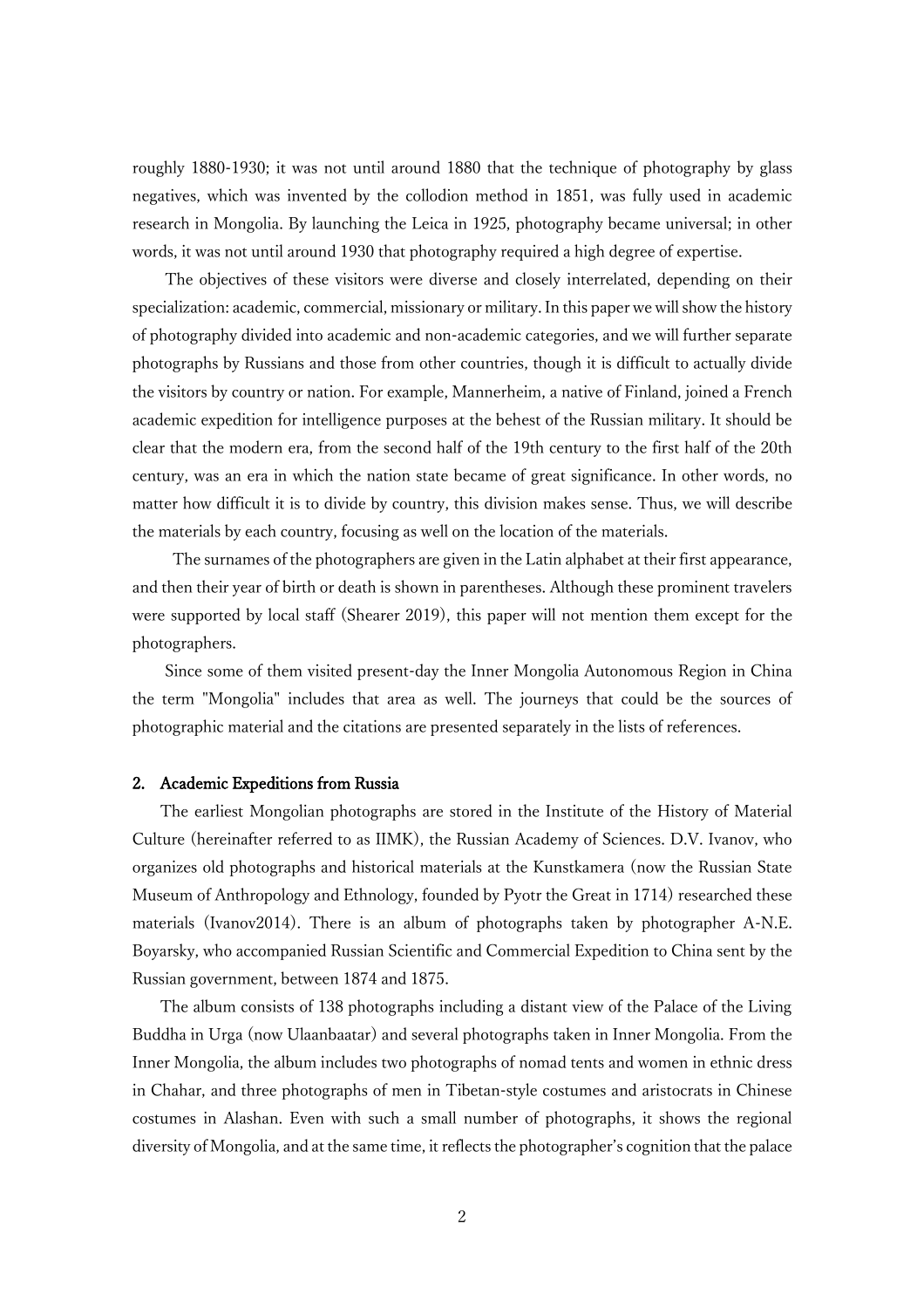of the living Buddha was the center of the center Urga.

The album of these photographs by Adolf-Nikolay Erazmovich Boyarsky (?-?) is now also stored in the National Library of Brazil and is available online in the World Digital Library supported by UNESCO and the Library of Congress in the United States. $\frac{2}{5}$  < Also included are photographs of Urga at the time of the 1918-1919 preliminary survey and color photographs taken in the 1930's expedition.>

In addition, the institute IIMK has a collection of photographs by Vladimir Vasilievich Lanin (1826-?), who is said to be the first photographer in Russia, and traveled in the Far East and Irkutsk between 1875 and 1876, including several photographs of Maimachen (a Chinese business district, maybe now Altanbulag) (Ivanov 2014:59).<sup>3</sup>

After these early photographs, the academic institutes had sent some expeditions to Mongolia with photographers. In the following chapter, we overview the history of photography by Russian academic expeditions, reflecting institute and period.

## 2-1. Academic Expedition by the Russian Geographical Society

Until 1925, when the Mongolian Committee was founded, the Russian Geographical Society (hereinafter referred to as RGO) sent most of the Russian academic expeditions to Mongolia. The RGO was founded in 1845, during the era of Nicholai I (r. 1825-55) and was the fourth in Europe, after France, Germany, and England.

At that time, the conservatives and reformers around the Tsar were in conflict, with the latter seeking to adopt the Western pattern, while nationalists opposed reforms: "the messianic vision of Russia's future demanded a diplomacy that was adventurous, aggressive, even revolutionary" (Riasanovsky 1969:137-138). Messianism, or the sense of religious mission, is the basis of Russian thought (Takano 1998). The discourse of geographers at the time clearly recognized messianism, because Russians were the closest to Asia in Europe, and they were the ones who had to lead the Asian savages to civilization (Bassin 1983:243). Russian messianism was, so to speak, bringing a feeling of "de-Europeanization" to their people (Konagaya 2017:123). P.P. Semyonov-Tyan-Shansky (1827-1914), who expressed messianism by adding "Tian Shan" to his name, served as vice-president of the RGO from 1873 to 1914 and supported academic research in Mongolia.

Three years after its founding, the RGO became "imperial" in 1848, entrusted with the search for a national identity as the unanimous will of Russia rather than representing internal conflicts (Bradley 2009:86-127). The RGO established a succession of branches: the Kyakhta branch in 1850, the Siberian branch in 1851, the Northwest branch, the Orenburg branch in 1868, the Southwest branch in 1873, and the West Siberian branch in 1877 (Amano 2006:111). At the same time, it sent an array of expeditions to Siberia, Mongolia, and Central Asia. Although the name of the organization implies a focus on geography, its research covered a wide range of disciplines. It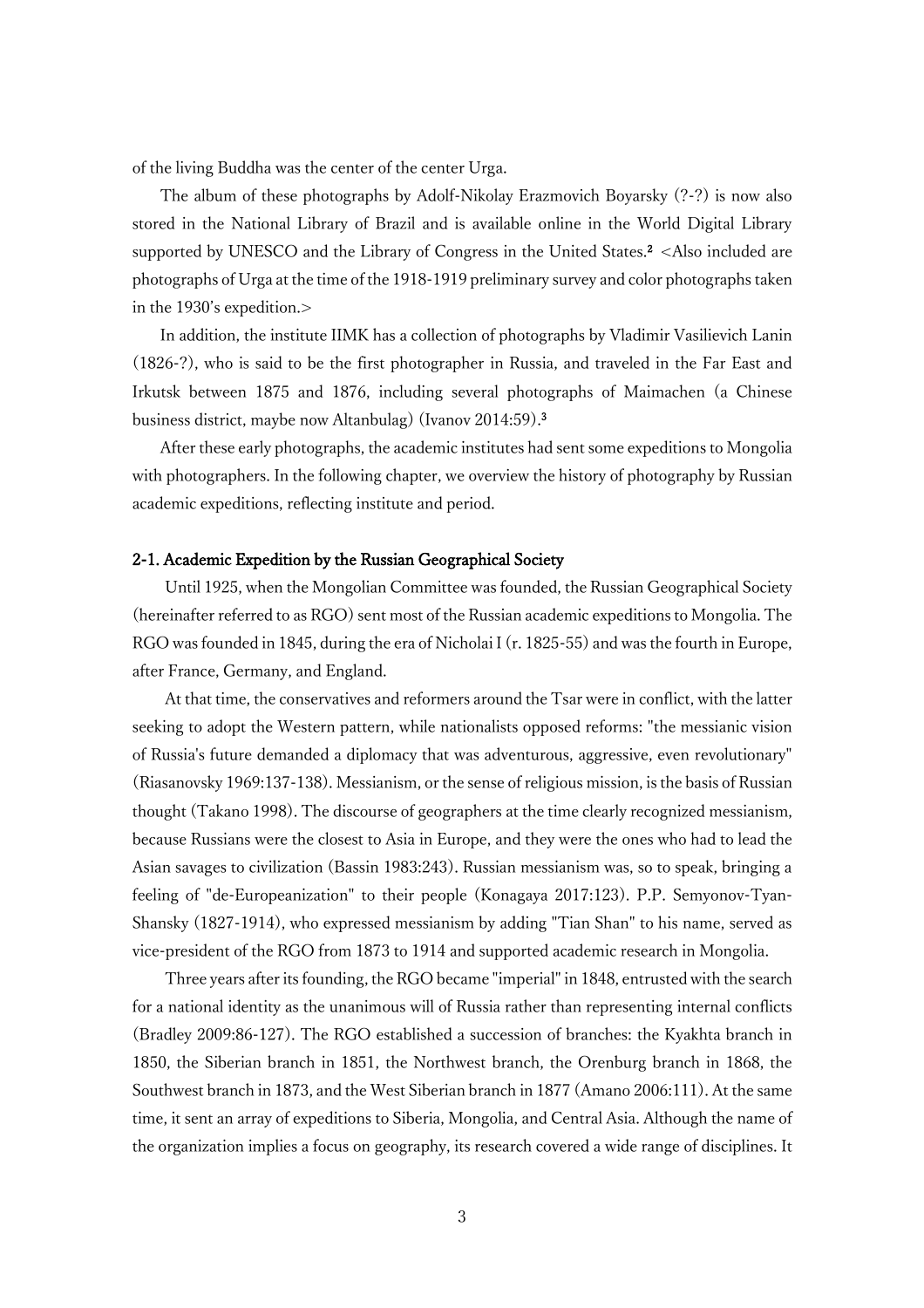would also go without saying that the development of branches and expeditions were closely linked to military interests in Mongolia (Hauner 1990:41).

From 1870 to 1920, 150 expeditions to Mongolia were organized (Darevskaya 2011:232). According to M. F. Matveeva (M.V. Medvedeva)<sup>4</sup>, who is the main archivist at the RGO, it has materials concerning 144 people, of which the photographic collections in Central Asia and Mongolia include those of N.M. Przhevalsky, G.N. Potanin, G.E. Grumm-Grzhimailo, M. Pevtsov and P.K. Kozlov.

Among the prominent early journeyers was Gustav Ivanovich Radde (1831-1903), a zoologist. In 1856-1859, he explored Ar Khangai and Lake Khubsugul (Khövsgöl), and wrote "Travels in South and East Siberia" (original in German, 1862-1863). Although the book has beautiful color illustrations, it did not include photographs. The plant specimens he collected are kept in the Komarov Botanical Institute of the St. Petersburg Botanical Garden.

This botanical garden also houses the specimens garnered by Nikolay Mikhaylovich Przhevalsky (in Polish Przewalski) (1839-1888). It is well known that he was a military man. He went to the Ussuri River in 1867, from Kyakhta to Gobi in 1870-1873, to Tibet in 1879-1880, and from the Yellow River to the Taklamakan Desert in 1883-1885, and in the second expedition, he collected many specimens of plants and animals. For his great achievements, he was awarded the Konstantin Gold Medal, the highest award of the RGO. In the case of Przhevalsky's report "Mongolia and the Land of the Tangut" (1875 in Russian, 1876 in English, 1880 in French, 1939 in Japanese), there is no photograph in the original book. However, the English translation contains photographs obtained from the Royal Geographical Society of Great Britain and others. In the report of the second expedition, "From Kyakhta to the Headwaters of the Yellow River" (1888 in Russian), there are photographs, and they were taken by Vsevolod Ivanovich Roborovsky (?-?), a student who also accompanied him on the fourth expedition. Thus, it was not until the 1880s that photography by Russian academic expeditions was initiated.

In the history of photography, Grigory Nikolaevich Potanin (1835-1920) is the first person to be noted for his work. He was a geographer, botanist and ethnologist who participated in the Siberian autonomy movement with N.M. Yadrintsev (see below) and was exiled in Siberia (Tanaka 2013). In 1876, he joined an expedition at the request of the RGO to explore the possibility of trade with East Asia, and twice traveled in northwestern Mongolia during 1876-1877 and 1879-1880, writing a four-volume *"Introduction to North Western Mongolia"* (original in Russian 1883). He then explored further south in 1884-1886 and 1892-1893, writing two volumes

about the Tangut Region (Xixia 西夏) in China, "*The Tibetan Frontier and Central Mongolia*"

(original Russian 1893). The RGO awarded him the Constantine Gold Medal in 1896 for his significant explorations, which brought vast collections to the association.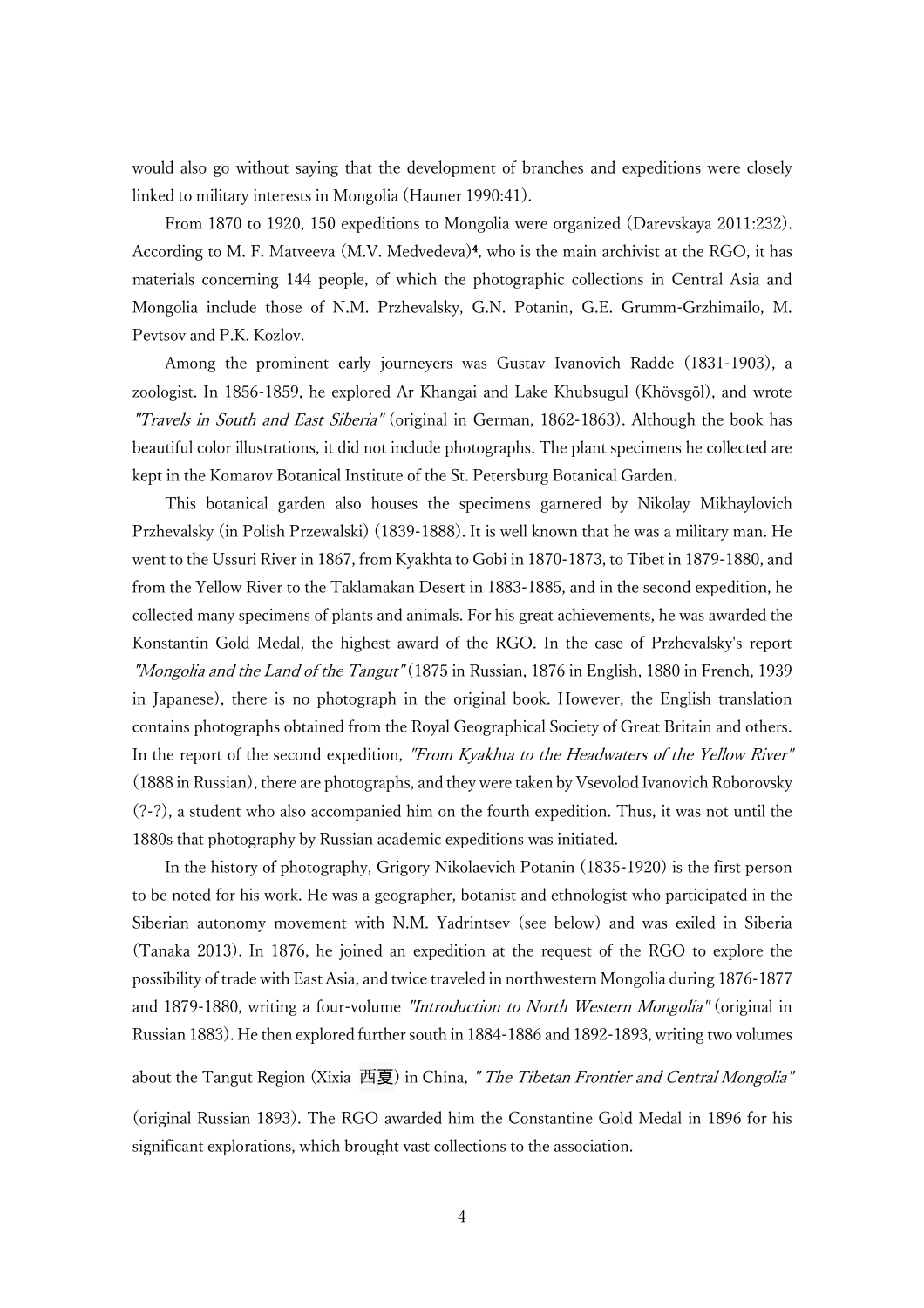The illustrations inserted in G.N. Potanin's works are exclusively sketches. The photography was done by Andrey Vladimirovich Adrianov (1854-1920), who participated in G.N. Potanin's second northwest Mongolian expedition from 1879. A biography about him has appeared. (Devlet 2004). According to the biography, A.V. Adrianov was one of the typical scholars of his time who was exiled to Siberia as a criminal where he aspired to study ethnology, as shown below.

A.V. Adrianov was born into a priestly family in Tobolsk and entered the St. Petersburg Medical College in 1874, and then the University of St. Petersburg. He learned photographic techniques while in medical school. In St. Petersburg, he met with G.N. Potanin and N.M. Yadrintsev and was greatly influenced by them, deepening his ethnological interest in Siberia. He was awarded a silver medal by the RGO in 1880 after joining G.N. Potanin's expedition. He lived in various parts of Siberia, and in 1915-1916 went independently to Uriankhai (now the Republic of Tuva), where he criticized Bolshevism in a newspaper called *"Siberian Life"* between 1917 and 1919. He was subsequently arrested and killed by the Bolsheviks in Tomsk in 1920.

A.V. Adrianov's photographs were taken by a camera with roll-holder for bromo silver collodion cassette tape. It is believed to be the world's first roll-holder and was developed by Polish-born L.V. Warnerke (1827-1900) in 1877. Seventy photographs taken during his participation in G.N. Potanin's expedition are included in G.N. Potanin's report (according to Matveeva's presentation, see note 4).

Also, an album of photographs of nature and life in western Mongolia (in Russian, and in French) was produced in 1879. These are the ones that are glued one by one on white Carton paper.

Acoroding to D.V. Ivanov 64 photographs taken by A.V. Adrianov, with negatives, were donated to the Kunstkamera (collection number 128). Some of them were published in Volume 2 of the series "Mongolia and the Mongols" (Chuluun and Ivanov 2015).

When Mr. and Mrs. Potanin came to Urga in 1888, they were accompanied by Nikolay Apollonovich Charushin (1851-1937), a resident of Troitskosavsk (Kyakhta). As well as being a photographic technician, N.A. Charuhsin was an entrepreneur who ran a photography salon (photo studio) in Kyakhta. Together with his excellent assistant Ivan Fedrovich Fyodorov (?-?), he took photographs of Mongolia and made an album of more than 200 photographs, "The Landscape of Urga" (1888). More information about N.A. Charushin and I.F. Fyodorov will be presented in the next chapter.

For G.N. Potanin's expedition into Tibet, the RGO archive contains 86 photographs printed on paper, and 170 negatives were attached to the 1893 report. Also, for Potanin's expedition to Da Xing-anling in 1899, the Library of Congressof USA provides online 18 photographs, including a view of the Kerlen River<sup>5</sup>.

After Nikolay Mikhaylovich Yadrintsev (1842-1894) conducted extensive research in Siberia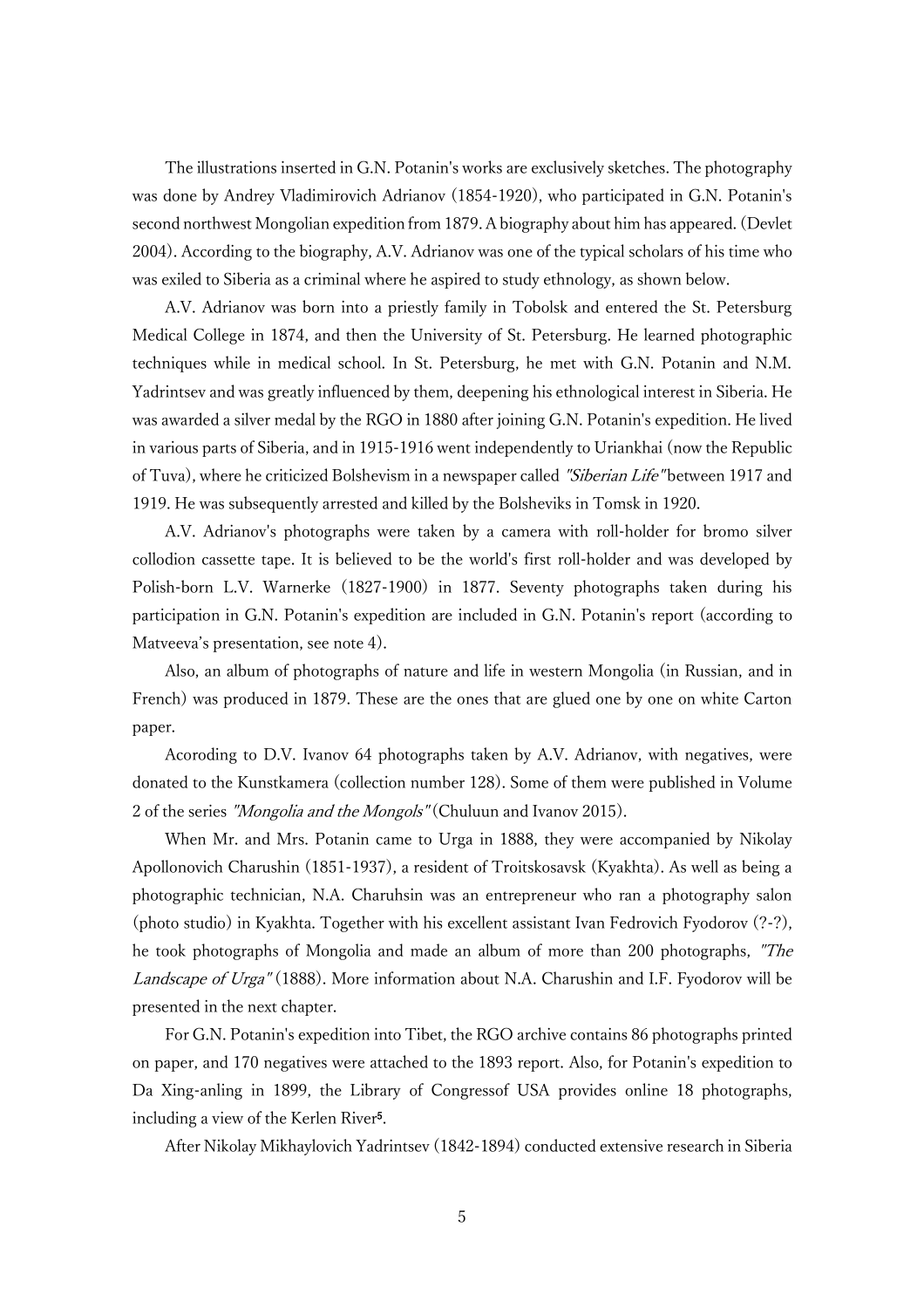and Mongolia and discovered the Old Turkic inscriptions in 1889, Vasily Vasilievich Radlov (1837-1918) sent an expedition to the Orkhon Valley in 1891 and published the Map of Relics in Mongolia (original German 1892). Also, Dmitry Alexandrovich Klements (1847-1914) discovered the Old Turkic inscription of Tonyukuk in 1897. They took photographs of the area around these ruins.

D.A. Klements was born in the village of Goryainovka, now in the Saratov region and studied at the University of Kazan. In the 1870s, he joined the Circle of Tchaikovsky, a secret society, in St. Petersburg. After receiving a workers' education in 1872-73, he fled in 1875 and studied in Berlin and at the Sorbonne. Returning to Russia in 1878, he was arrested and exiled to Siberia. In Siberia, he prepared the materials for the Minsk Museum, published a collection of materials in 1886. He then joined his mentor Nikolai Mikhailovich Martyanov, and moved to Irkutsk with his family in 1889. The results of their research were reported to the RGO. In 1891, he arranged the Orkhon expedition with Radulov, and in 1893 they explored Yakutia. From 1894 Mr. and Mrs. Klements lived in Urga and engaged in ethnographic and linguistic research took nearly 400 photographs of wild animals (Baasanjargal 2013:9-10). Also, they provided specimen material and photographs (collection numbers 621 and 622) to the Kunstkammer for a long time. D.A. Klements's photographs are included in Volume 2 of the *"Mongolia and the Mongols"* series (Chuluun and Ivanov 2015).

In 1894, he traveled from Urga with Aleksandr Alekseevich Lushnikov (1872-1947), a merchant from Kyakhta, to Khangai, Altai, Gobi, and Uliastai. A.A. Lushnikov produced an album called *"Memories of Mongolian Travel"* (Lushnikov1894). In addition, A.A. Lushnikov accompanied the Khövsgöl expedtition led by P. S. Mikhno (1867-1938), and took more than 70 photographs of Mongolian flora and fauna. We will also refer to A.A. Lushnikov more in the next chapter.

Aleksey Matveevich Pozdneev (1851-1920) took part in G.N. Potanin's first expedition to Mongolia in order to collect manuscripts and oral traditions, and accompanied the abovementioned I.F. Fyodorov as a photographer during his 1892-1893 trip to Mongolia, according to A.M. Pozdoneev's detailed travelogue *"Mongolia and Mongolians"* (Russian original, 1896-1898). On 23 June, 1892 they hired Fyodorov, who was then 25 years old, at Kyakhta for 500 rubles for one year and 41 rubles for one month(Pozdneev 1896:ⅩⅩⅧ-ⅩⅩⅨ).

The famous thinker Grigory Ephimovich Grumm-Grzhimailo (1860-1936) was an entomologist who accompanied the several expeditions led by N.M. Przhevalsky, G.N. Potanin and P.P. Semyonov-Tyan-Shansky, and was awarded the Konstantin Gold Medal by the RGO in 1907. 38 of his photographs and about 40 of his negatives are in the RGO archives.

The explorer Pyotr Kuzmich Kozlov (1863-1935) is also notable. The details of his expeditions are presented in Yuspova (Yuspova 2008; Andreev and Yuspova 2018). Of his six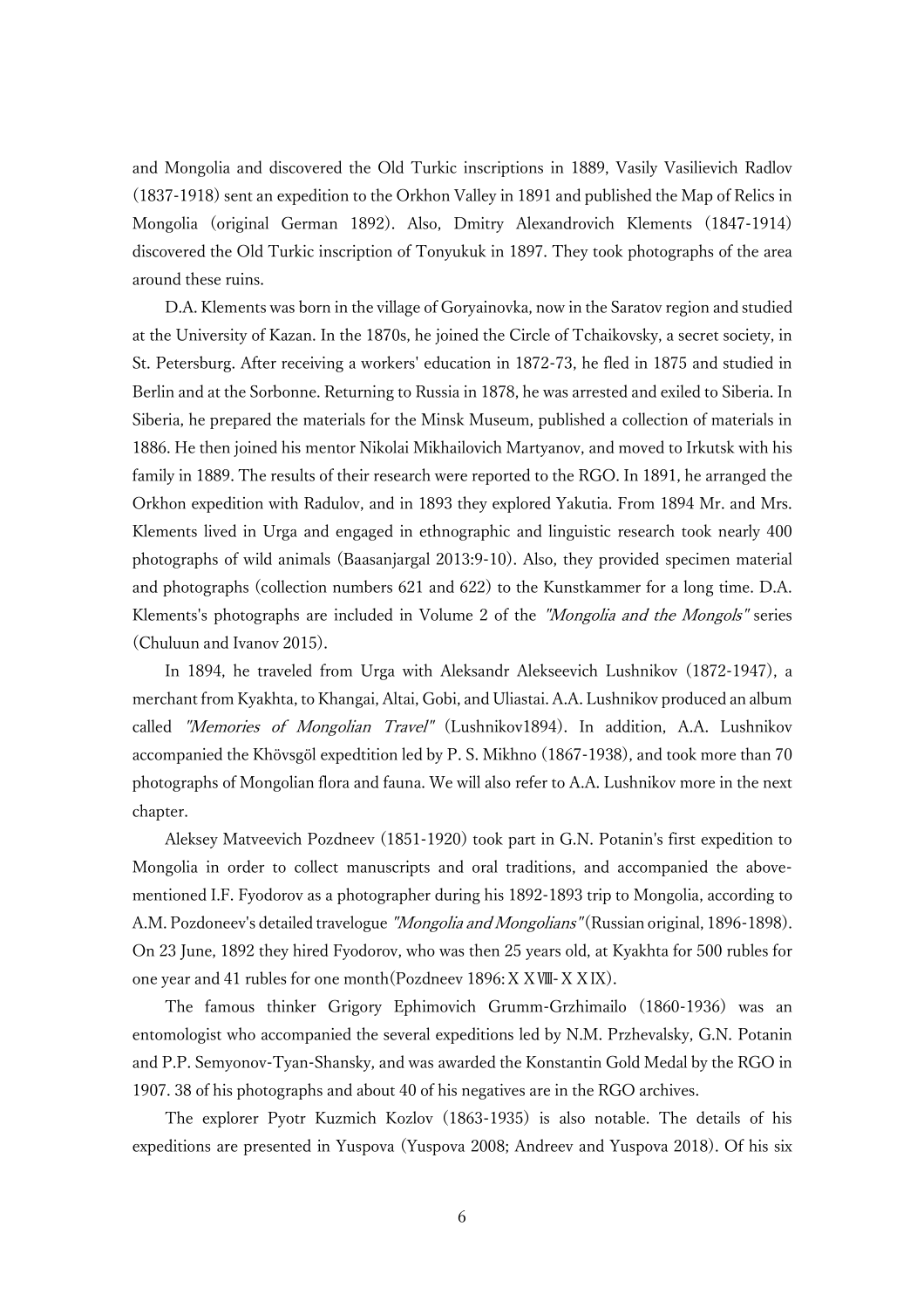Central Asian expeditions, the excavation of Karakhoto Black Water Castle in 1907-1909 and the excavation of the Noyon Uul in 1923-26 are particularly well known. The report of his expedition to the headwaters of the Yellow River (1899-1901) was published in five volumes of "Mongolia and Kham" (1905-1907), and the report of expedition in 1907-1909 was published as "Mongolia, Amdo and the City of Death" (1923). There are quite a few photos included in these books. The photographs taken during P.K. Kozlov's 1923-1926 expedition were published in Volume 4 of the series *"Mongolia and the Mongols"* (Chuluun et al. 2017).

P.K. Kozlov had his own camera and took many pictures. Numerous of his photographs are preserved in the RGO and in the Kozlov Museum. It is known that in 1905, he had an audience with the Dalai Lama, who was staying in Urga and fleeing from the British invasion. Kozlov presented a painted portrait of the Dalai Lama to the Russian emperor, but he expressed much interest to the photography (Lomakina 2012:128-130).

## 2-2. Academic research by the Mongolian Committee of the Soviet Academy of Sciences

After the establishment of the People's Republic of Mongolia in 1924, 64 academic expeditions were conducted over a period of about two decades, most of which were conducted by the Soviet government and the Soviet Academy of Sciences (Baasannjargal 2013:8).

In addition to the reports, photo albums were handed to the Mongolian side about the Soviet Academy of Sciences' findings in Mongolia. These photographic materials are currently being rearranged into the photo archive of the National Library of Mongolia. According to a survey of this archive (Yuspova and Chuluun 2019), there are the following five albums and photos:

Lydmila Alekseevna Amsterdamskaya (1903-?)'s photo album. As a graduate student at Leningrad University, she visited Öndörkhaan and other places in the summer of 1927 to conduct research on the Khalkha Mongol dialect. The album consists of 26 photographs.

Photo album by Vladimir Aleksandrovich Kazakevich (1896-1937), who was sent to Mongolia by the Institute of Oriental Linguistics at Leningrad University from 1923-1925 to accompany an expedition led by the linguist Poppe (see below) in 1927, and conducted his own dialect fieldwork on the Dariganga region in 1929. The photo album of the Dariganga fieldwork consists of 40 photographs.

Photo album of Elizaveta Vladimirovna Kozlova (1892-1975). As an ornithologist, Mrs. Kozlov studied the flora and fauna of the Khangai province in 1929, identifying 117 species of birds, 16 species of mammals, etc. The report is accompanied by a book of photographs titled "The Khangai Landscape", consisting of 31 illustrations.

Photo album by Kazimir Leonardovich Ostrovetsky (1889-1938), consisting of 139 landscape photographs from the Mongolian Commission's geochemical investigations in 1926- 1927.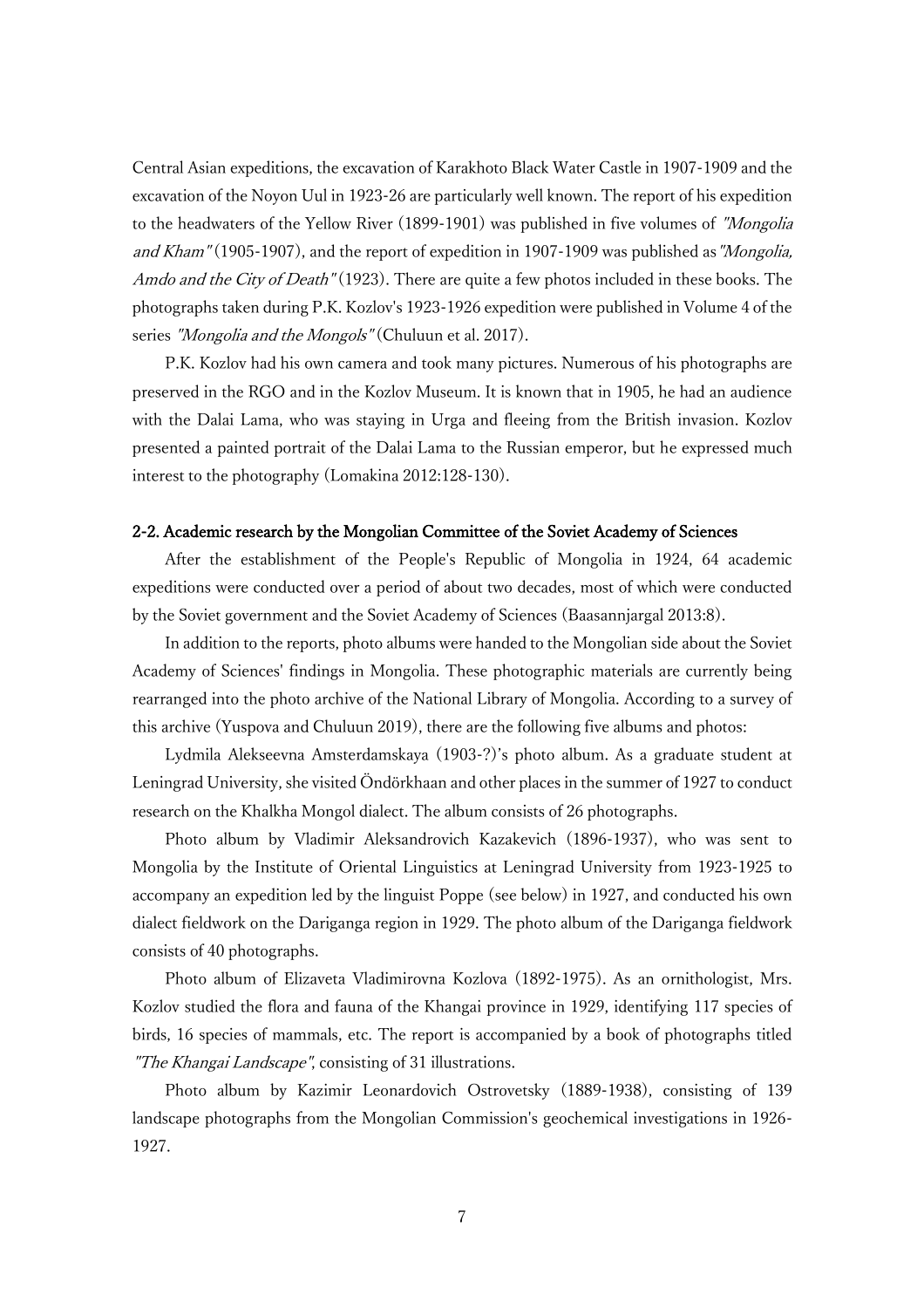Photo album by Nikolay Nikolaevich Poppe (1897-1991), who led the expedition of the Mongolian Commission in 1927. The expedition consisted of four groups, with N.N. Poppe himself leading one of them in the investigation of the Daur language. The album consists of 12 photos, and all of them appear in N.N. Poppe's photo album titled "Looks and Types of Mongols" (Sizova and Shevelchinskaya2014), which is in the collection of the Institute of Oriental Philology in St. Petersburg.

Although not an album, there is a large collection of photographs by Andrey Dmitrievich Simukov (1902-1942) and Melitina Ivanovna Klyagina-Kondratyeva (1896-1971), who were members of P.K. Kozlov's expedition.

A.D. Simukov was instrumental in the founding of the Mongolian Academy of Sciences after the expedition by P.K. Kozlov's unit. Some of his photographs appear at the end of Volumes 1 and 2 of the collection of his works (Konagaya et al. 2007a; 2007b; 2008a; 2008b).

Like Simukov, M.I. Klyagina-Kondratyeva also contributed to the library department of the Mongolian Academy of Sciences, and her research work on Buddhist temples from 1926 to 1930, have been recently restored to the pre-destruction appearance of the temples in Khentii and Khangai (Chuluun and Yuspova 2013).

Among the Mongolian expedition records stored in the Institute of History and Culture of the Russian Academy of Sciences, photographs taken by archaeologist Grigory Iosiphovich Borovka (1894-1942) during a fieldtrip along the Tuul River in 1925 were published in Volume 3 of the series *"Mongolia and the Mongols"* (Chuluun amd Matveeva 2017)<sup>6</sup>. The year of his death indicates that, like Simukov, he was also a victim of the Stalinist purges.

Individuals sent by the Soviet government also took photographs.

Financial advisors S.A. Kozin and A.V. Vitte, who were sent to Mongolia in 1916 during the Bogd Khaan's regime, produced an album called "The Mongolian Landscape," consisting of 72 photographs (Baasanjargal 2013:14). S.A. Kozin managed himself the forest resources in Mongolia, so that the tax for woods in the forest was called *goojin* in Mongolian after his name (Idshinnorov 1987 :43).

According to Baasanjargal (personal information), the first health and sanitation survey mission sent to the Mongolian government was organized by 15 people, including four nurses, for three months from October 1926, and an album of photographs by physician members N.A. Semashko, M.F. Vradinirsky, and G.N. Kamensky have been preserved.

Further research is expected on photo materials such as those of I.M. Maisky (1884-1975), who visited Mongolia from 1918-1920 and is known to have conducted a census. Some materials as letters of him and his members are available on line<sup>7</sup> .

## 3. Photographs by Russian and Chinese merchants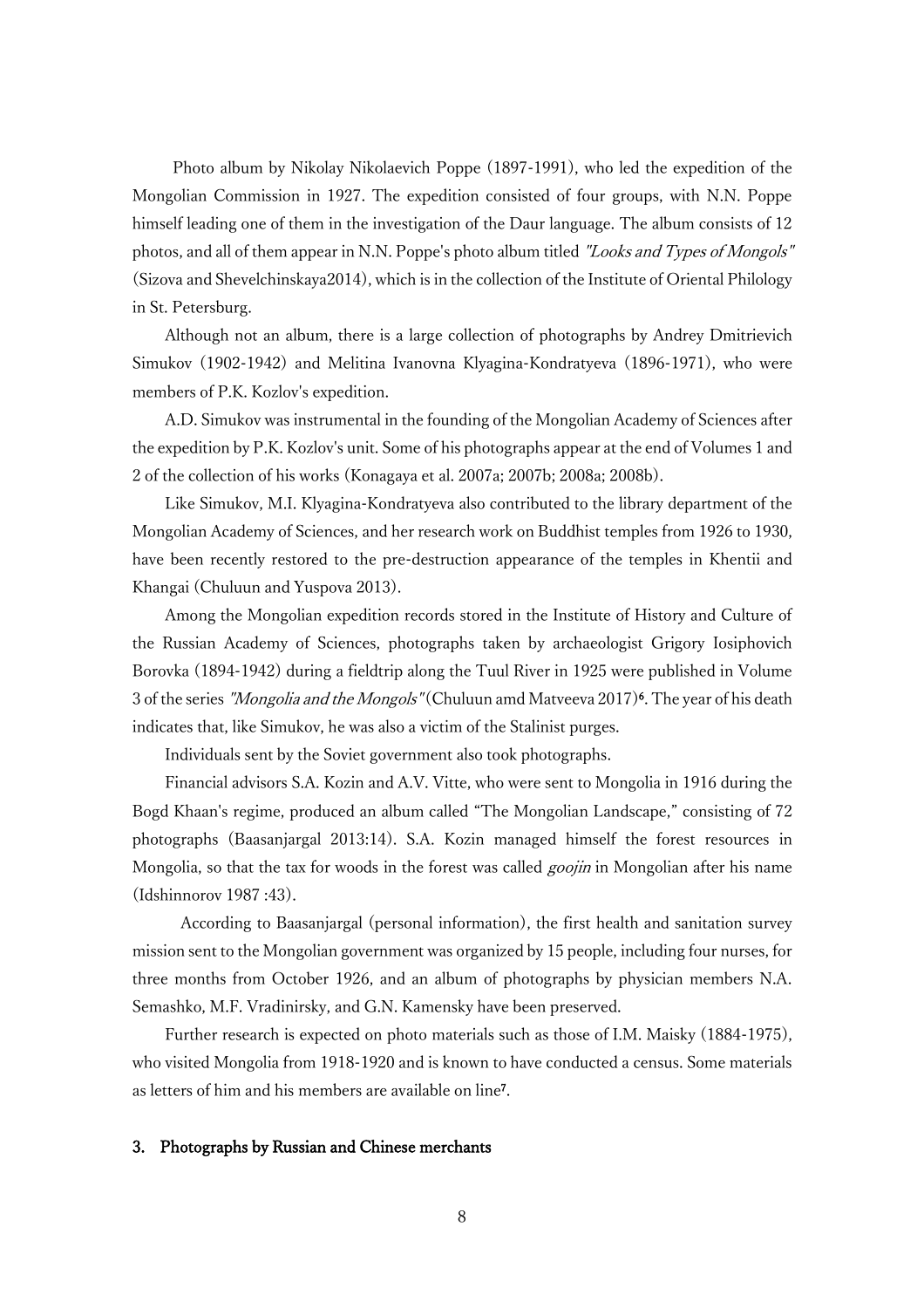After the establishment of the Russian consulate in Urga in 1861, it is evident from the number of Russians in Mongolia that Russian commerce increased; according to E. Boikova, in 1876 there were 15-20 Russians in Khovd and 5 in Uliastai, in 1892 there were 100 in Urga, 15- 20 each in Khovd and Uliastai, in 1910 there were 600 in Urga, 40-50 each in Khovd and Uliastai, and in 1912 it was reported to be 1500 in all, many of whom were merchants (Boikova 2002:13- 14). The specific names of the Russian merchants in the "Brief History of the Khovd" are also mentioned (Gongor 1964:81-84). These informations are derived from the records of Przhevalsky, Pozdneev, and Maisky. According to Pozdneev, although in Urga Chinese trade became 10 times larger than before (Pozdneev 1896:100), northwest Mongolia, from Khovd to Uliastai, Russian trade began to surpass Chinese trade from the 1880s (Pozdoneev 1896:266).

In 1910, The Tomsk branch of the RGO had sent an expedition to Mongolia and a report "The Journal of Russian-Mongolian Commerce " (Bogolepov and Sobolyov 1911), containing 22 photographs, has been compiled. According to the attached map, 122 Russian shops were registered in Mongolia and its border area, with eight in Kyakhta, 20 in Urga, and a few groups distributed in Yöröö and elsewhere in between, and 11 in Uliastai and 10 in Khovd (Bogolepov and Sobolev 2011). In order to understand the degree of concentration, a small-scale modern map is shown (Fig.1).

There were two commercial routes from Russia, one from Kyakhta southward to Urga, and the other from Biysk in the Altai region westward to Khovd and Uliastai. The merchants who used the respective routes are divided into Kyakhta merchants and Biysk merchants. The latter route was called Chuisky Road before the Revolution. From Figure 5, it can be understood that the Chuisky Road enabled the Biysk merchants to develop extensive commercial activities in western Mongolia.

The Kyakhta merchants purchased tea and exported it to the north, while the Biysk merchants bought Russian goods from Irbit in the Ural region and sold them in Mongolia, and exported wool and *tarbagan* (Mongolian marmot) furs from Mongolia.

The Biysk merchants are described in relative detail in the travelogues of G.N. Potanin and Pozdneev, three of whom (A.D. Vasenev, I.G. Ignatiev, and F.I. Minin) have been included in photographs of D.A. Klements (Fig. 6) stored in the Kunstkamera (Chuluun and Ivanov 2015:91).

Academic expeditions were often accompanied by merchants with photographic skills. Not only did they take documentary photos of the academic expedition members, but they also ran photo studios and sold postcards for their livelihoods (Saburova 2020:64).

N.A. Charushin (1851-1937) and A.A. Lushnikov were based in Kyakhta.

The following is a summary of biographical information about N.A. Charushin (Sergeev 2004, Eklof and Saburova 2017)<sup>8</sup> .

N.A. Charushin was born in Orlov of the Kirov region and became a Narodnik who joined the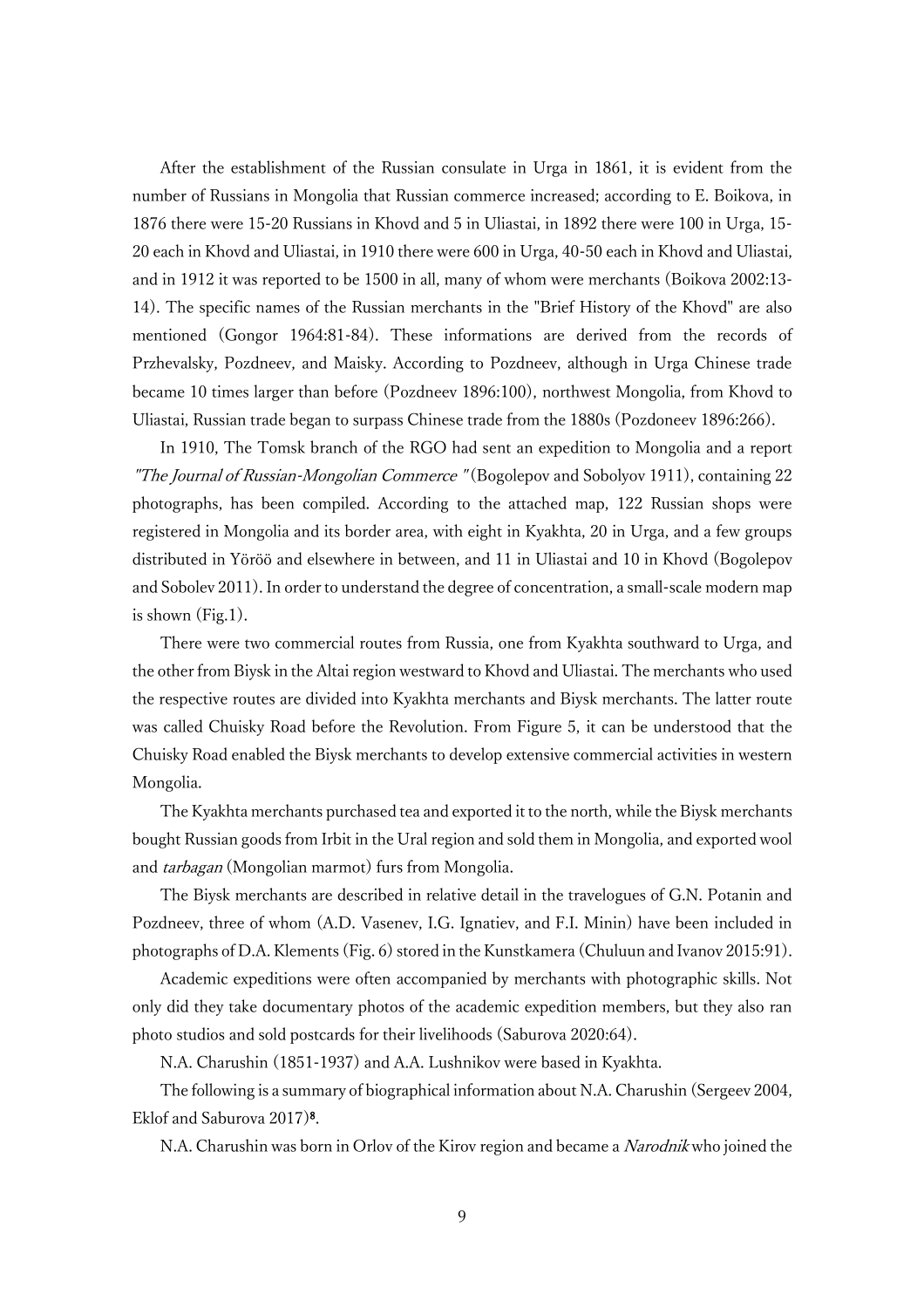Circle of Tchaikovsky in 1871 while studying at the Technical High School of St. Petersburg, 1871-1872. He became acquainted with D.A. Klements, obtained ethnological knowledge, and after his arrest in 1874 was deported to Siberia. Apparently, he named his journal "Kara" according to the place name of his deportation. He was freed in 1881 and lived in Nerchinsk, learning the technology of photography from Aleksey Kirillovich Kuznetsov (1845-1928), who is well known for his album of 74 portraits of miners in Nerchinsk taken in 1891, and also learned to make a living by photography. N.A. Charushin assisted A.K. Kuznetsov in this enterprise, and in 1886 he moved with his family to Troitskosavsk (Kyakhta), where they started a photo studio the following year. He also went with his assistant I.F. Fyodorov to Baikal to take photographs of the gold mine of the Kyakhta merchant Yakov Andeevich Nemchinov (1812-1894).

G.N. Potanin asked P.P. Semyonov-Tyan-Shansky to allow N.A. Charushin, who had been exiled in Siberia, to go on an expedition outside Russia to Mongolia. In other words, Semyonov-Tyan-Shansky has promoted actually the photography in Expedition to Mongolia. N.A. Charushin's photographs are in the Kunstkamera (the Urga scene mentioned above is collection number 1697; collection number 1359 is the masquerade at the temple on Lake Galuu) and have been preserved to this day and donated to the St. Petersburg headquarters of the RGO, the Irkutsk branch, and to schools in Moscow, Tomsk, and elsewhere with which he was associated (Ivanov and Chuluun 2015:19).

In addition, postcards by N.A. Charushin's photo studio are often included in photographic collections in Scandinavian museums and other institutions.

Furthermore, the photographs taken by N.A. Charushin are available online at the Library of Congress using the glass negatives held in the Obruchev Museum in Kyakhta<sup>9</sup> .

We don't know much about I.F. Fyodorov. According to A. M. Pozdoneev, he learned shoemaking at an early age, and later learned photography by working in photo studios in Irkutsk, Kyakhta, and other sites. He lived in Urga or Khüree (now Ulaanbaatar) for two years and worked for a Russian merchant, Vorobyev, as well as running a photography business. Although he was not fluent in Mongolian, he was close to the princes and monks, so that he could readily take photographs of them. A. M. Pozdoneev mentioned him specially in the preface of the expedition report book and stated that without his cooperation any photography would not have been possible. According to A.M. Pozdneev's explanation, in Khüree under the decline of Kyakhta trade, one of the biggest Russian Merchant Volovyov had already withdrawn, and Chinese merchants were replacing the Russian merchants in increasing numbers. Therefore, the photographs referred to by Vorobyev must be taken really by this Fyodorov (Ivanov and Chuluun 2015:18).

Research in the Kyakhta Museum collection led to the discovery of the *"Mongolian Mining*" Album" by Mongolor (Urga branch of Russia-Chinese Bank), which consists of 83 photographs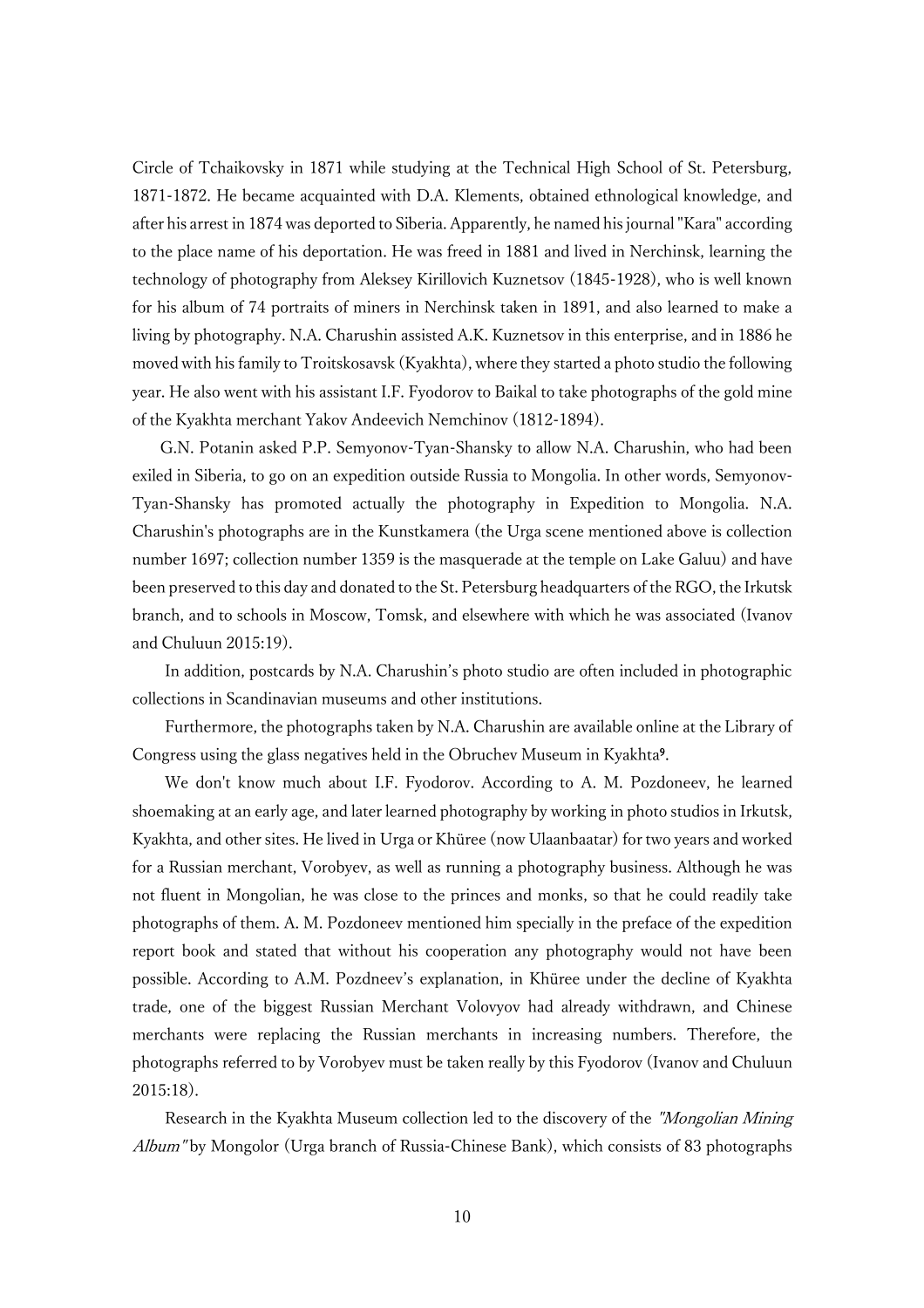showing the mining situation in Yöröö, Selenge Province and other areas. This bank was a mining company founded by the German mineralogist Paul Heinrich von Groth (1843-1927), and later became a subsidiary of the Bank of China (Korostovetz 1926: 187). The photographer is A. Porfiryev, and it was probably taken in 1913(Darevskaya 2011:54-55). This is one of the cases that illustrates the close relationship between photographic demand and resource development.

Under the influence of the N.A. Charushin studio, photography became popular among the wealthy in Kyakhta. Aleksandr Alekseevich Lushnikov, who was born into a resident merchant family in Kyakhta (Fig.8), became director of the Ethnological Museum in 1898 at the request of V.V. Radlov, taking photographs as well as collecting artifacts and furniture. Together with his elder brother Aleksei Alekseevich Lushnikov, he practiced photography. Although technically inferior to N.A. Charushin or I.F. Fyodorov, A.A. Lushnikov's photographs stans out for the wide range of its themes and the accuracy of its captions (Ivanov and Chuluun 2015:18). Photographs donated to the Kunstkamera (collection number 1368) are included in Volume 2 of the series "Mongolia and the Mongolians" (Chuluun and Ivanov 2015).

Regarding Aleksey Vashilievich Burdukov (1883-1943), one of the Biysk merchants, a brief biography mentioned him as a "self-taught man" (Nyamdorj 2014:11). He was born to a farmer in Tobolisk. In 1896, at the age of thirteen, he traveled over the border of Khovd with the cattlemen and began working at a branch of the Khangiltsag River where the Bayat Mongols lived. Having acquired language skills locally, he aspired to study and wrote to P.K. Kozlov, B.Y. Vladimirtsov, G.N. Potanin, I. Maisky, and others for advice. At the same time, he supported their academic research in western Mongolia (Darevskaya 1994). He founded a cooperative with the local people in 1912 and served as an interpreter in the consulate from 1914-1917. However, he was arrested with his family when they evacuated during the 1921 revolutionary period and released by the forces of Khatanbaatar Maksarjav. A.V. Burdukov had provided them with weapons from Irkutsk. He worked in the branch of the Tsentrsoyuz (All Russian Central Union of Consumers' Society), organized for the purpose of exporting livestock products from Mongolia to the Soviet Union, and in 1926, with the closure of the Novosibirsk branch, he moved to Leningrad (St. Petersburg) to pursue his studies seriously. His memoirs were compiled by his daughter after his death (Burdukov 1969).

He took many photographs of nature, society, and life in Mongolia (Baasanjargal 2013:14), and in 1913 produced three albums of 125 photographs in each volume, one of which was presented to the Polish linguist, W. Kotwicz (see below), another to the Geographical Society in Tomsk, and the last to the Biysk Museum. In addition, he produced and sold postcards in 1914. The seven photographs in W. Kotwicz's "Overview of Mongolian History and Modern Politics" (1914) were probably provided by Burdukov. Also, in the Kunstkamera there are photos taken by A.V. Burdukov, the Yurganov family (1925), Russian merchants, and a photo of the Ignatiev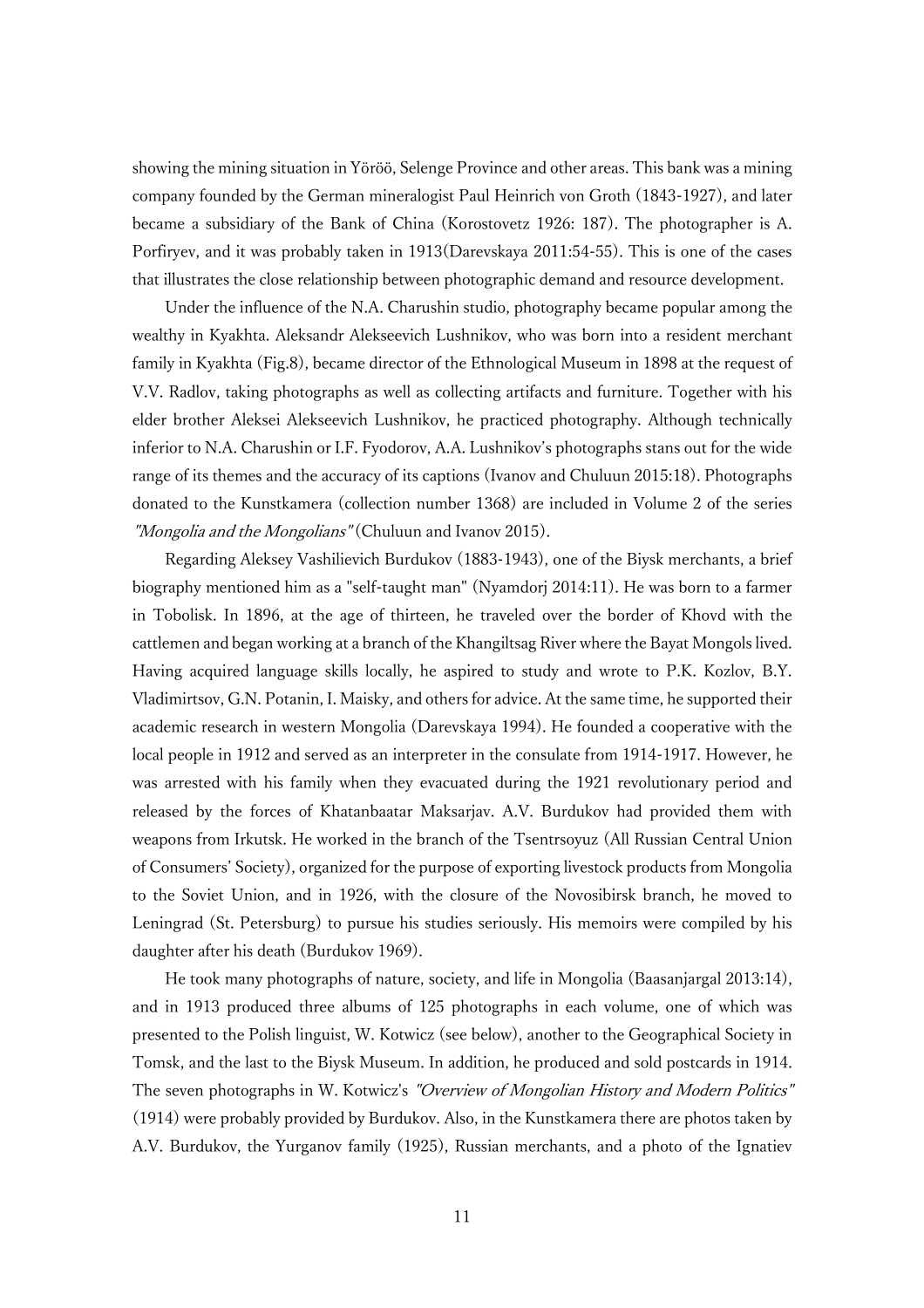family, endorsed "In good memory of Uliastai"

In 1910, Pavel Pavolovich Riabushinsky (1871-1924), a leading Moscow entrepreneur, organized and sent a commercial survey mission to Mongolia to explore the future of trade with Mongolia, which was considered to be in decline (Endicott 1999). The report, "The Moscow Commercial Expedition" (Riabushinsky 1912), contains 97 photographs, with the exception of colorful two tanka, focusing intensively on commerce, such as the Ignatiev shop in Uliastai, the "Mongolor" in Urga (Russia-Chinese Bank) (Fig. 10), and agricultural and pastoral resources.

In subsequent years, there were seven photographers in 1928 and D. von Monteton's photographs show a Russian-operated photo studio (Baasannjargal 2013:27).

No details are available about the Chinese-operated photo studio, although it is known from interviews that it existed until 1948 (Baasannjargal 2013:28). This remains a subject for future research.

### 4. Academic Expeditions from Europe

We will describe the academic expeditions from Europe as follows:

First of all, we will focus on the institutes of the United Kingdom and France which had established geographical societies prior to Russia. These institutes have materials regarding not only academic expeditions but also travels for other purposes.

Next, we will deal with Finland and Hungary, which had a great deal of interest in Asia because of their unique national languages. Also, in the case of Sweden, the photographic material of the missionaries was added to the academic expeditions because it had ethnographic value.

It is difficult to separate academic interest from the political concerns of that time, although they vary between Britain, which actually had colonies in Asia, and the Nordic countries, which did not.

#### 4-1. Institutes where the materials are stored in the United Kingdom

From the beginning of the 19th century to the 20th century, the Eurasian interior, from what is now Afghanistan to Tibet and even Mongolia, was the subject of a struggle for dominance between Russia and Britain. Russia was not confined to the Caucasus but was moving south toward the Indian Ocean, while Britain was trying to stop Russia through Indian colonial management. In 1840, in a letter to Sir H.C. Rawlinson in Kandahar by A. Connolly, an employee of the East India Company, the concept of the "Great Game" was likened to a game of chess, and the concept became widely known through Bombay-born English writer Rudyard Kipling's children's book, Kim (1901) (Hopkirk 1990).

The Royal Geographical Society was already established in England in 1830, which was followed by French (1821) and German societies (1828) (Yoshida 2010: 36-37).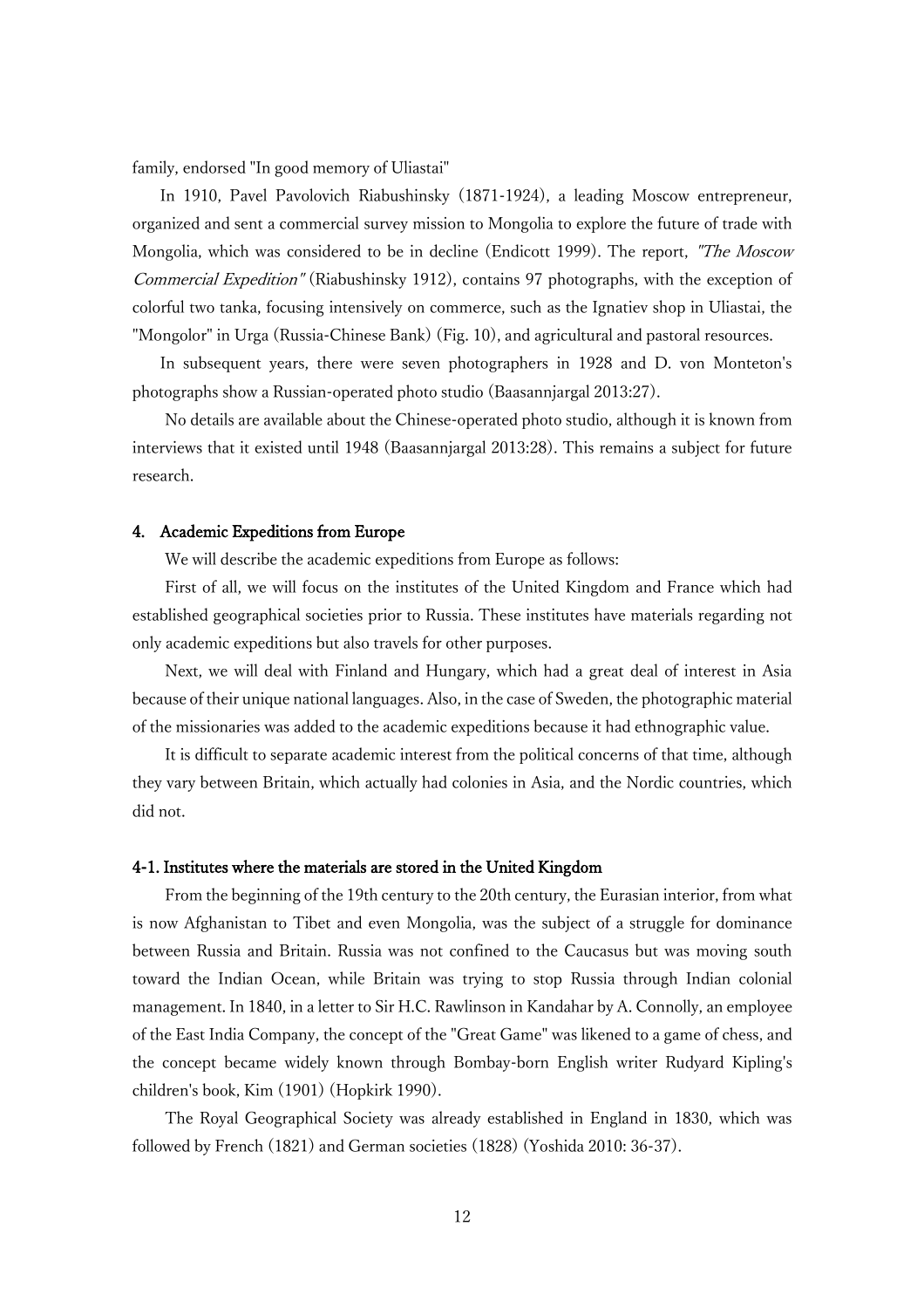Sue Byrne, an independent researcher, has identified 60 travelers who visited Mongolia between 1720 and 1935, of whom 34 are believed to have photographic collections. The results of the Royal Geographical Society survey on them are presented in the table.

Among them are photographs of the journey of Gerald Charles Binsteed (1885-1915), a military officer stationed in Beijing and north all the way to Mongolia in 1912-1913, published as Volume 5 of the series Mongolia and the Mongols (Chuluun and Sue 2019).

SOAS (the School of Oriental and African Studies) at the University of London holds the materials of the London Missionary Society. The Association was founded in 1795, and in the beginning, the main mission focused on Oceania. In the nineteenth century, evangelism to Asia became more active, and the Missionary Museum was maintained from 1810 to 1910<sup>10</sup>. In 1966, when the British colonies became independent and local societies were established in each country, the Mission Society was abolished, and its documents and letters, were donated to SOAS. The list of materials is available as a catalogue<sup>11</sup> and can be searched digitally<sup>12</sup>.

There are more than 70 documents on Mongolia, including more than 40 letters, reports, portraits, and poster cards by James Gilmour (1843-1891), who was born in Scotland. In general, dispatched priests were supposed to keep a formatted diary, and letters sent to headquarters were to be summarized and organized upon arrival. Interestingly, the material included a few photos of the English version of the "East Asia Photo Album (Ato inga shu)". It is believed that the missionaries purchased it locally and sent it to headquarters as material. "East Asia Photo Album" is a collection of photographs produced by the East Asia Photo Album Association in Dalian from 1924 to 1944 and distributed to its members, and each photograph is accompanied by a commentary. The English version would be available for sale.

Gilmour's book, "The Friend of the Mongolians" (1883, 1941), despite its lack of success as a missionary work, won a large readership and motivated missionary work from Europe and the United States to Mongolia, such as Larsson's (see below) in Sweden.

Interestingly, the material included several photographs from the English edition of the Atō Ingashū (East Asia Photo Albums). It is likely that the missionaries purchased them on location and sent them to the headquarters as local information. This book was produced by the East Asia Printing Association in Dalian from 1924 to 1944 and distributed to its members. It has been confirmed for the first time that it was also sold in English.

## 4-2. Institutes where the materials are stored in France

In France, photographic material is handled by the maps department of the National Library. The department has moved from its old building on Richelieu Street, but as of July 2019, the old building was undergoing renovations. The new library, built during the Mitterrand Presidency, operates under the policy of making all materials widely available for inspection. A catalog is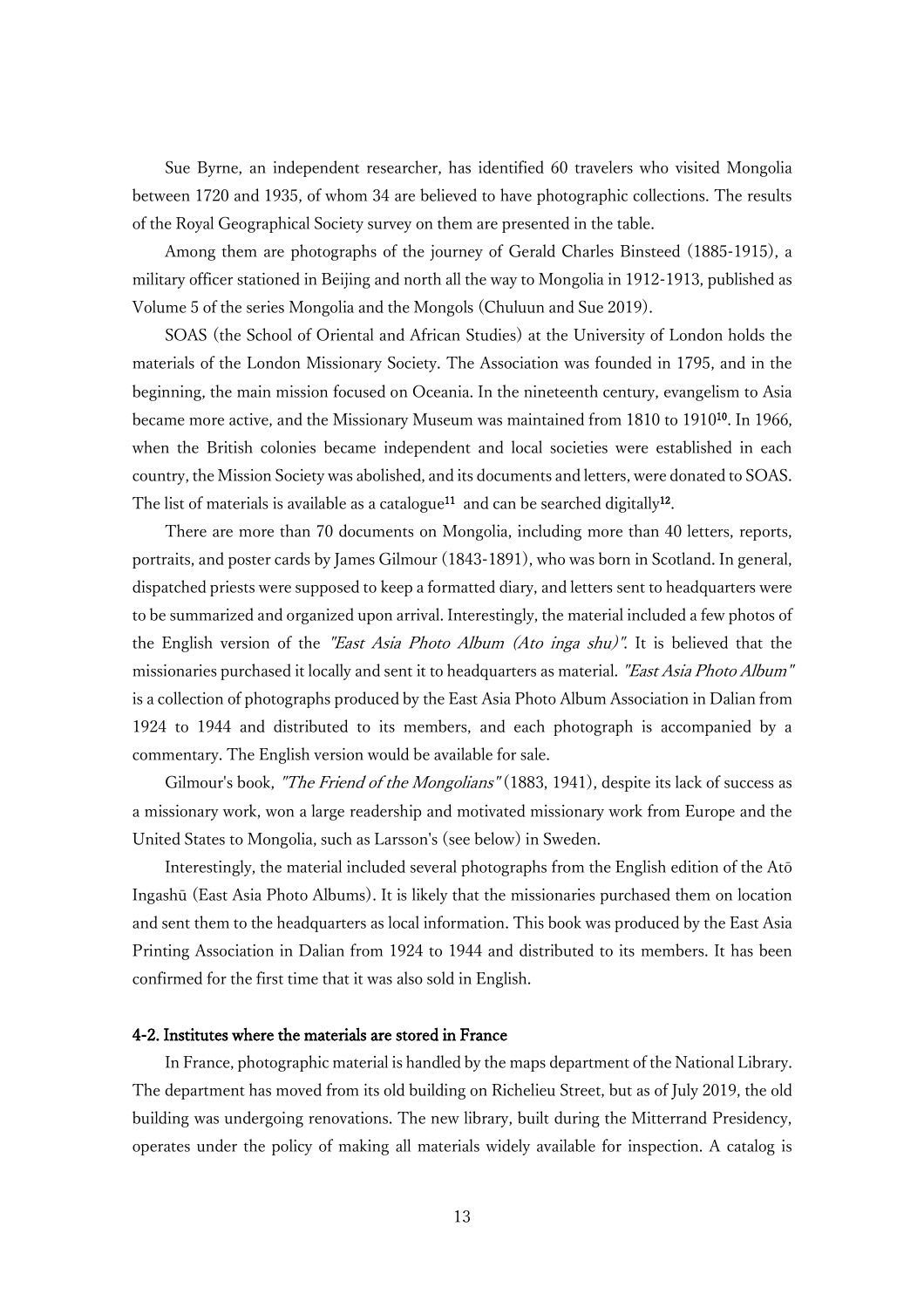available<sup>13</sup> and can be searched on the Internet. In addition, much of the material has already been published digitally, with as many accurate comments as possible, and the results of searches from the catalogue can be displayed. Sixteen photos of Mongolia can be identified.

For example, there is an album of mineral resource expeditions by Georgian soldier and engineer N.E. Tumanov (1844-1917) entitled Travels to Eastern Siberia and Mongolia (1878- 1879)<sup>14</sup> .

Military and intelligence officer Émile Antoine Henry de Bouillane de Lacoste (1867-1937) traveled to Manchuria in 1899-1900 with fellow intelligence officer Hipplyte Enseleme. During his trip to Mongolia, he visited archaeological sites and brought back a rubbed copy of an estampage (pressed against cardboard) of Sogdian inscriptions from Karabalgasun, the capital of the Uighur Khanate (Bouillane de Lacoste 1910:66). An album of 97 photographs (Bouillane de Lacoste 1909) is stored in the national library and also available on line for the public<sup>15</sup>. These photographs were used in an exhibition at the Albert Khan Museum, discussed below, in 2012, and were also exhibited in Ulaanbaatar in 2016.

There are about 10 kinds of 30 glass negatives (10 x 8.5 cm) marked as Molteni. This is the name of a company that manufactured glass plates. One example is the one used by J. Chaffanjon (1854-1913) when he gave a lecture to the Paris Geographical Society (referring to the French Geographical Society) on his research trip to Central Asia and Siberia in 1894-96 (Chaffnajon 1898). Most of the maps and photographs stored and maintained here were commissioned by the Geographical Society of Paris, which is still in existence and holds the ownership rights, but the National Library is in charge of all operations, including the provision of reading materials. These photos are provided on the EU's cultural assets digital platform Europeana<sup>16</sup>.

Among the materials provided by Paul Pelliot, the photographs have not yet been organized because they have just been transferred from the Guimet Museum of Asian Art to the National Library.

The first color photographs of Mongolia were produced by Albert Kahn (1860-1940). He was a Frenchman of Jewish descent who had a successful gold and diamond mining operation in South Africa and founded a bank in 1898. From 1908 to 1930, he sent photographers all over the world to build the "Earth Film Archive" with his private funds. Currently maintained as the Albert Kahn Museum, it was designed by Kengo Kuma and re-opened in December 2020. It is possible to search for photos taken around the world from a map on its website<sup>17</sup>. According to it, there are 142 materials on the Mongolian plateau, 119 on the current Mongolian state, including 21 photos from the border area of Kyakhta, and 23 on Buryatia. All photographs can be found online, though they are small. These were taken in 1913 by Stéphane Passet (1875-1941), a cameraman sent by Albert Kahn. According to his website, he has photographed in other parts of the world, with a total of 4,321 photographs.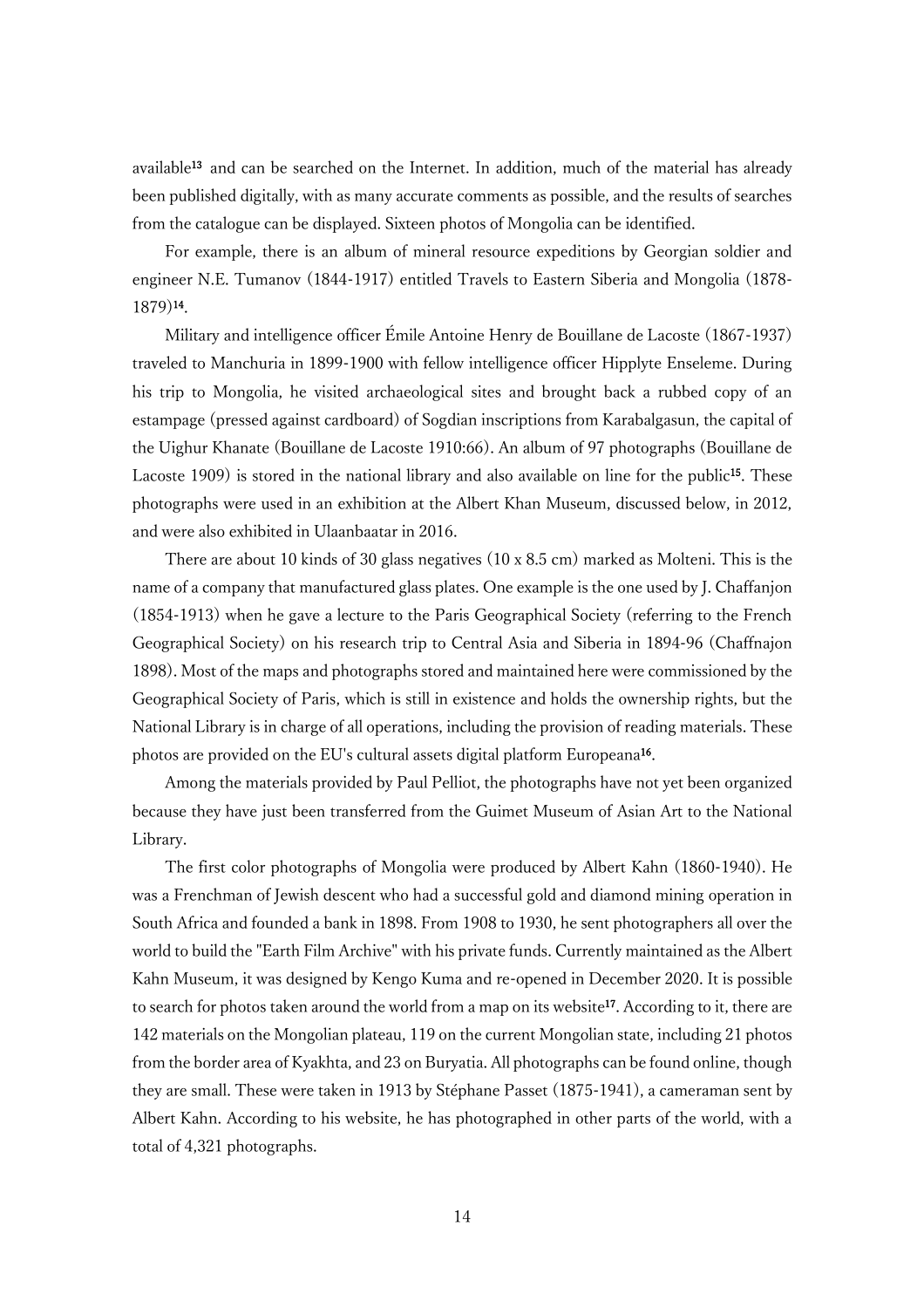#### 4-3. Academic expeditions from Finland

Among the European languages, Finnish and Hungarian (Magyar) both belong to the Uralic language family. For this reason, Finland and Hungary have been the leading countries in the field of academic research into the East due to their linguistic interest in finding their ethnic roots (Aalto 1970, Tiitta 2009, Janhunen 2012).

Matthias Alexander Castrén (1813-1852) collected material on the Samoyed and Altaic languages in his expeditions to East Siberia (1841-1844) and West Siberia (1845-1848) across the Ural Mountains. In the latter expedition, he traveled from Irkutsk to Nerchinsk, via the south of Lake Baikal. However, this was at a time when photographic technology was still just developing, and there appears to be no visual record of the expedition. There is a Castrén Society in Helsinki, where research records by Castrén are kept.

Castrén proposed the hypothesis that the Uralic Samoyedic and Altaic languages were closely related and that their homelands were in the Altai and Sayan mountains. Otto Donner (1835- 1909) planned a more detailed study to test the hypothesis that the Finnish ancestors were linguistically located in the northern part of the Mongolian plateau.

Donnell founded the Finno-Ugrian Society and sent Gustaf John Ramstedt (1873-1950) to Mongolia. G.J. Ramstedt's academic expeditions as a linguist are summarized in a general book entitled Seven Tours of the East (original 1944). With the exception of going to Cheremis (Mari) people on the banks of the Volga, he conducted six trips: Mongolia (1898), Kalmykia (spring 1903), Afghanistan (autumn 1903), East Turkestan (1905), Mongolia (1909), and again Mongolia (1912). During these expeditions, G.J. Ramstedt made frequent use of his camera.

One of the two cameras he brought to Urga in 1898 was sold by the Russian merchant Smirnov (Smirnov Trading Company) to the Eighth Living Buddha (Jebtsundamba Khutugtu) Bogd Khaan. It was with this camera that the first photographs were taken by the Mongols. Meanwhile, photographs taken by G.J. Ramstedt himself, along with other research records, were lost on the way to Moscow.

During the 1909 expedition, the archaeologist Sakari Lemmitty Pälsi (1882-1965) accompanied the expedition and was solely responsible for the photography. There are about 2,000 photographs by S.L. Pälsi, 263 of which have been published in a volume commemorating the centenary of his birth (Halén 1982). It contains 84 photos of S.L. Pälsi himself as an archaeologist investigating rock paintings on the banks of the Tamir River in Ar Khangai Province and 30 photos of materials, such as folk costumes, that he collected.

The photographs by S.L. Pälsi, together with the glass negatives, have been transferred from the Finno-Ugrian Association to the Photo Archives Department of the National Museum of Finland. The museum has 396 photographs available on its website, including many from Finland,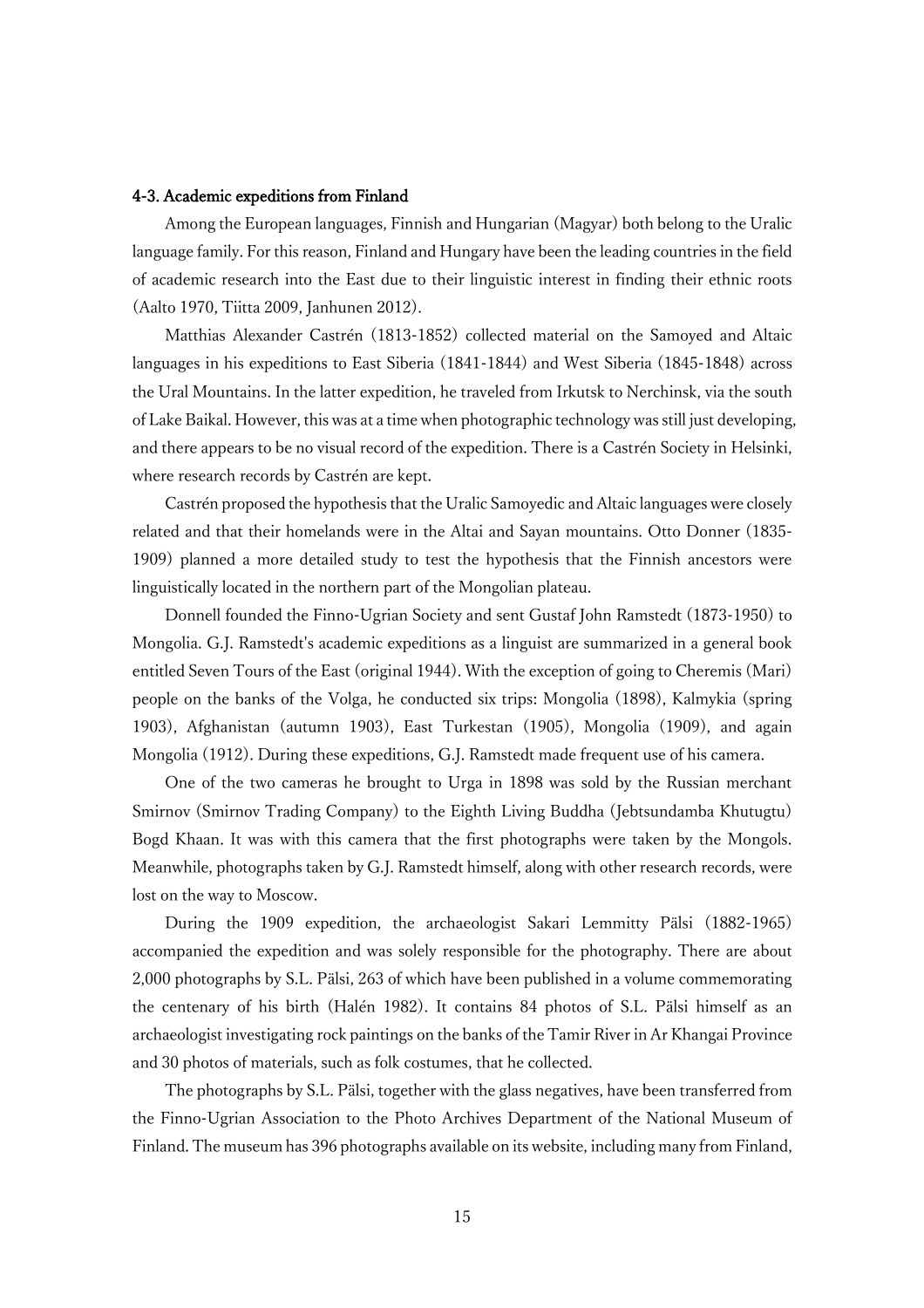and only 102 from Mongolia18. The majority of the photographs are from S.L. Pälsi's own writings such as Journey to Mongolia (Pälsi 1911), and a bibliography is attached to each one. Such information is the result of the organization of the Finno-Ugrian Association, and in particular of the bibliographer H.T. Halén.

The museum also holds hundreds of photographs taken by G.J. Ramstedt in Kalmykia and Afghanistan.

Although the linguist Otto Donner himself did not conduct the expedition, his son Kai Donner (1888-1935) conducted an academic expedition to East Siberia, which has been documented and published in English by his son Joakim Donner and the linguist J. Janhunen of the East Asian Studies Laboratory at the University of Helsinki (Donner and Janhunen 2014).

Alongside linguistic interests, academic expeditions to the East with geographic and geological interests were conducted, notably the geographer Johannes Gabriel Granö (1882- 1956), whom G.J. Ramstedt met in Khangai in 1909 when he accompanied S.L. Pälsi (Ramstedt1978:211)

The collection of photographs taken by J.G. Granö remains in the hands of the bereaved family. The number is colossal, and most of it seems to be related to the terrain. A small portion was donated to the Finnish Literary Society, which was organized by the Russian archaeologist A. A. Kovalyov and used for the exhibition "The Blue Altai" in 2002. J.G. Granö's book (Granö1919- 21) was reprinted, using glass negatives (Granö1993), confirming the precision of glass plate as an image record.

In 1917, the Finnish Swedish Mineral Resources Development Company sent Axel Olai Heikel (1851-1924) and others to Tuva to explore the site, and a photograph of the exploration was presented in an exhibition in 2016 by V. Peemot, a young researcher from Tuva<sup>19</sup>. In addition, the descendants of both photographers have been exchanging information. New encounters through time have become a contemporary issue in anthropology.

Carl Gustaf Emil Mannerheim (1867-1951), who served as president of Finland from 1944 to 1946, was dispatched to China from 1906 to 1908, under the order of the Russian General Staff, under the guise of accompanying Paul Pelliot on his philological expedition as a military officer, to explore the situation in the Qing (Manchu) Empire. There are about 1,400 photos from that time, which are kept in the above-mentioned photo archives, and as far as I can confirm by their website, there are currently 529 photos taken in China<sup>20</sup>.

For Mannerheim, three large volumes of diaries (Mannerheim 2010) and research records have also been published in English (Mannerheim 2008) and translated into Chinese (Ma Dahan/ 马达汉 2009). The National Archives of Finland has only a small number of private, paper-burned photographs.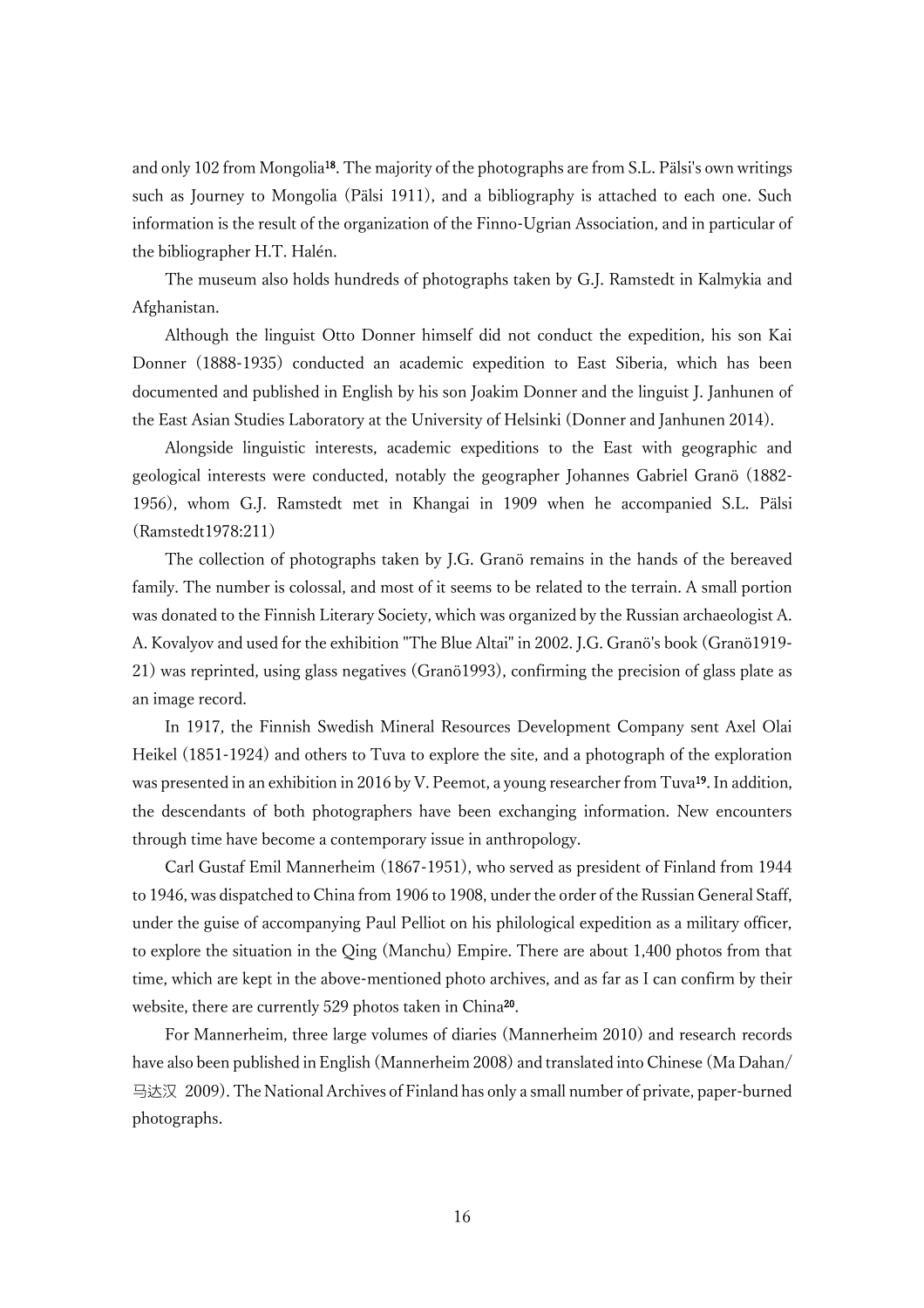## 4-4. Academic Expeditions from Hungary

Among the European languages, Hungarian (Magyar), like Finnish, belongs to the Uralic language system and has been pointed out to be closely related to Ob-Ugric languages such as Khanty and Mansi in Western Siberia (Honti 1979). Despite the fact that the relationship between Hungarian and Ob-Ugric was proven in the nineteenth century (Budenz 1878), some researchers, influenced by Ármin Vámbéry (1832-1913), supported the idea that emphasized the cultural unity of the various peoples (Uralic, Altaic, Japanese, Korean), which led to the idea of Turanism (pan-Turanism), the common origin from Turan, i.e. Central Asia.

One of the proponents of Turanism was linguist Bálint Gábor (1844-1913). He visited Astrakhan in 1871 to study the Kalmyk (Oirat) dialect (Nagy 1959), and in 1873 he travelled from Irkutsk to Ikh-Khüree (Ulaanbaatar). He also studied the Khalkha Mongol dialect (Birtalan 2016). However, there is no photographic record of his fieldworks.

It was Lajos (Louis) Ligeti (1902-1987) who initiated the serious academic study of the Mongol language in Hungary. He studied under Paul Pelliot in Paris from 1925 to 1927 and stayed in China from 1928 to 1931, during which time he studied the Chakhar, Kharchin dialects and the Daur language in Inner Mongolia (Dolonnuur and Barga) (Ligeti 1933). His research in Dolonnuur is described in the general book "Sárga istenek, sárga emberek "Yellow Gods, Yellow People" (Ligeti 1934). In 1936-1937 he conducted research among the Moghul people in Afghanistan. Unfortunately, copyright law prohibits the use of the research material until 50 years after his death, which is 2037.

Ligeti founded the Department of Inner Asian Studies at Eötvös Loránd University in Budapest in 1942. Under him, eminent literary scholars such as Vilmos Diószegi (1923-1972), Katalin Kőhalmi (1926-2012), Bese (Ligeti) Lajos (1926-1988), András Róna-Tas (1931-), and György Kara (1935-) studied, and when B. Rinchen (1905-1977) of Mongolia received his doctorate under Ligeti in 1956, he immediately invited Hungarian scholars upon his return. After the "Hungarian Revolution", the Soviet Union gave permission to Hungarian researchers to investigate Mongolia.

In 1957, the first academic mission to the People's Republic of Mongolia was sent, joined by Katalin Kőhalmi (Khamnigan studies), Róna-Tas (Tibetan studies), and György Kara (see bibliography), who was still a student at the time. For this expedition, Róna-Tas wrote a book titled *Nomádok nyomában "Tracing Nomads"* (1961), which contains some photographs (Sárközi and Birtalan 1997).

In the same year, Diószegi also visited Western Buryatia in Irkutsk with permission, and in 1960, with Rinchen, he conducted fieldwork among the Buryats in Dornod province, Darkhad and Urianhkai in Khövsgöl province, and the Khotogoid in Central Province. His research material has been organized in recent years at the Institute of Ethnology (Somfai 2008).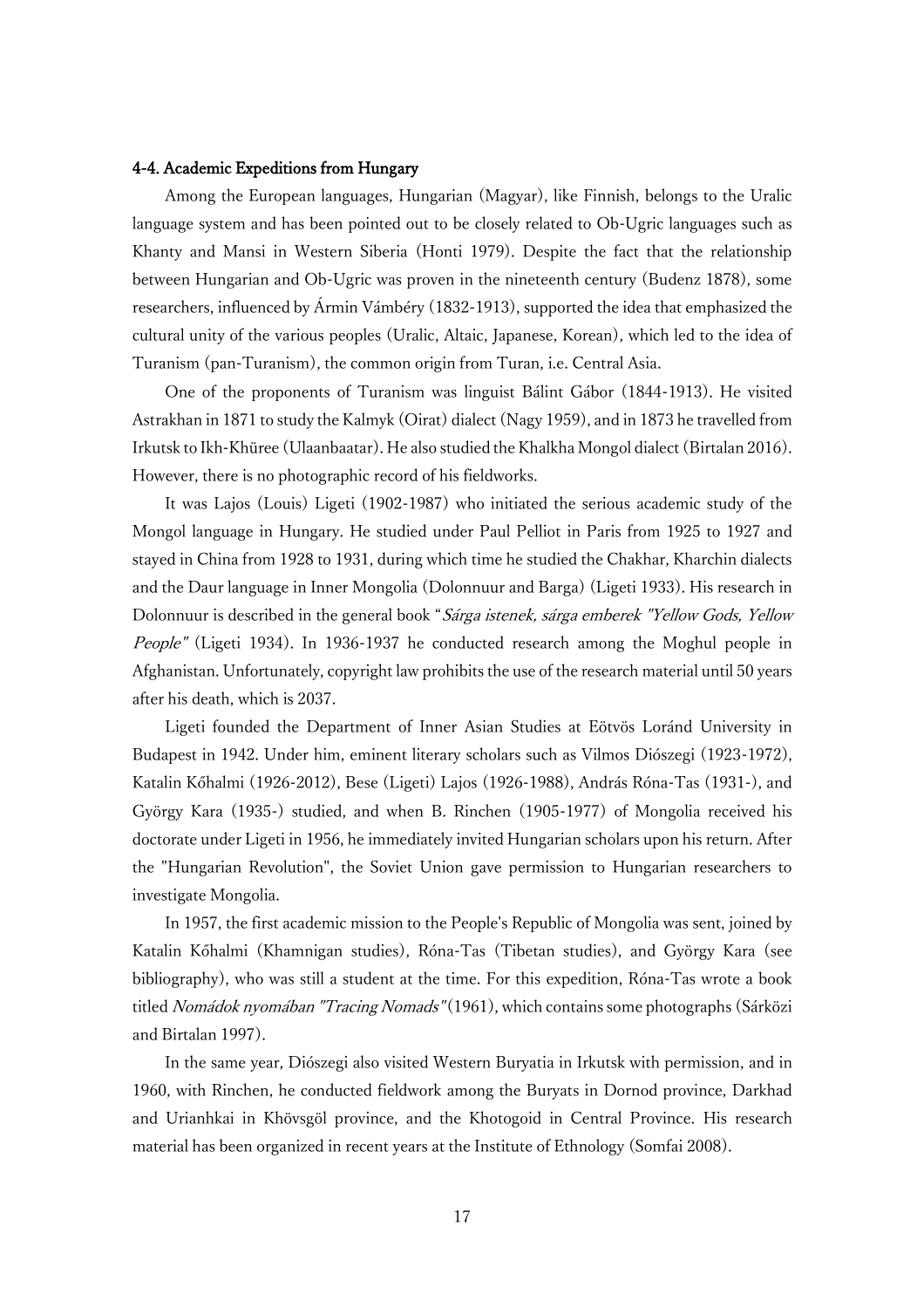As mentioned above, although there was an early interest in the East in Hungary, academic expeditions to Mongolia were relatively late (except Bálint's 1873 fieldwork), but their materials are useful for understanding the socialist period.

It was the Hungarian-Jewish Sir Aurél Stein (1862-1943) who realized his interest in Central Asia as academic expeditions. In his third expedition (1913-1916), he visited Khara-Khoto in 1914. He was a naturalized British citizen and received a gold medal from the Royal Geographical Society. All his research materials are also held in the British Museum (Wang and Perkins 2008).

### 4-5. Academic Expeditions and Missions from Sweden

Frans Augus Larson (1870-1957) is indispensable to the story of the various expeditions that came to Mongolia at the end of the 19th century and the beginning of the 20th century.

He visited China as a Protestant pastor in 1893 at the age of 23, learning Mongol language and customs in Ordos and living in Urga for a year. Then he moved south back and settled north of Zhangjiakou. In 1900, to escape the Boxer Rebellion, he went to Siberia, and for a time served as an interpreter for a gold mining company and others in Kyakhta. Since 1902 he settled again in Inner Mongolia, Tsagan Khüree sum, often traveling to Urga for selling Bibles. In 1917 he cofounded the Anderson-Mayer Trading Company, and in 1922 he established his own enterprise engaging in export of Mongolian horses and transportation by the Dodge car. The caravan route, which had taken a month, has been reduced to four days by the Dodge cars he provided. He also successfully sold a Ford car to the Eighth Living Buddha, Bogd Khaan (see below). He was conferred as a duke (noyon) by Bogd Khaan, as the title of his book (Larson 1930).

It is understood from his books that he supported not only his countryman Hedin, but also many other researchers such as P.K. Kozlov from Russia, Henning Haslund from Denmark (see below), and Roy Chapman Andrews from the United States (see below). For this reason, Larsson appears in many photos they took. A little further down, the travelogue of Walter Bosshard (1892- 1975), a Swiss photographic journalist who traveled to Inner Mongolia between 1934 and 1936, included two of F.A. Larsson's photographs among the 71 published (Bosshard 1938:48)<sup>21</sup>.

Sven Hedin (1865-1952) was one of those who received a great deal of support from F.A. Larsson. His total of nine expeditions to Central Asia were made in 1886, 1890-1891, 1893-1897, 1899-1902, 1906-1908, 1916, 1927-1928, 1929-1930, and 1933-1935. Of these expeditions, the one especially related to the Mongolian plateau was an expedition from Orenburg across the Ural Mountains to Beijing between 1893 and 1897, and three expeditions by the Northwest Scientific Expedition in conjunction with China. The Hedin Foundation has been established and holds its copyright until 2022, and most of the materials, especially those from 1929-1933, are deposited in the National Museum of Ethnology outside Stockholm. There are probably about 5,000 glass negatives, including those taken by the ethnographer Karl Gösta Montell (1899-1975).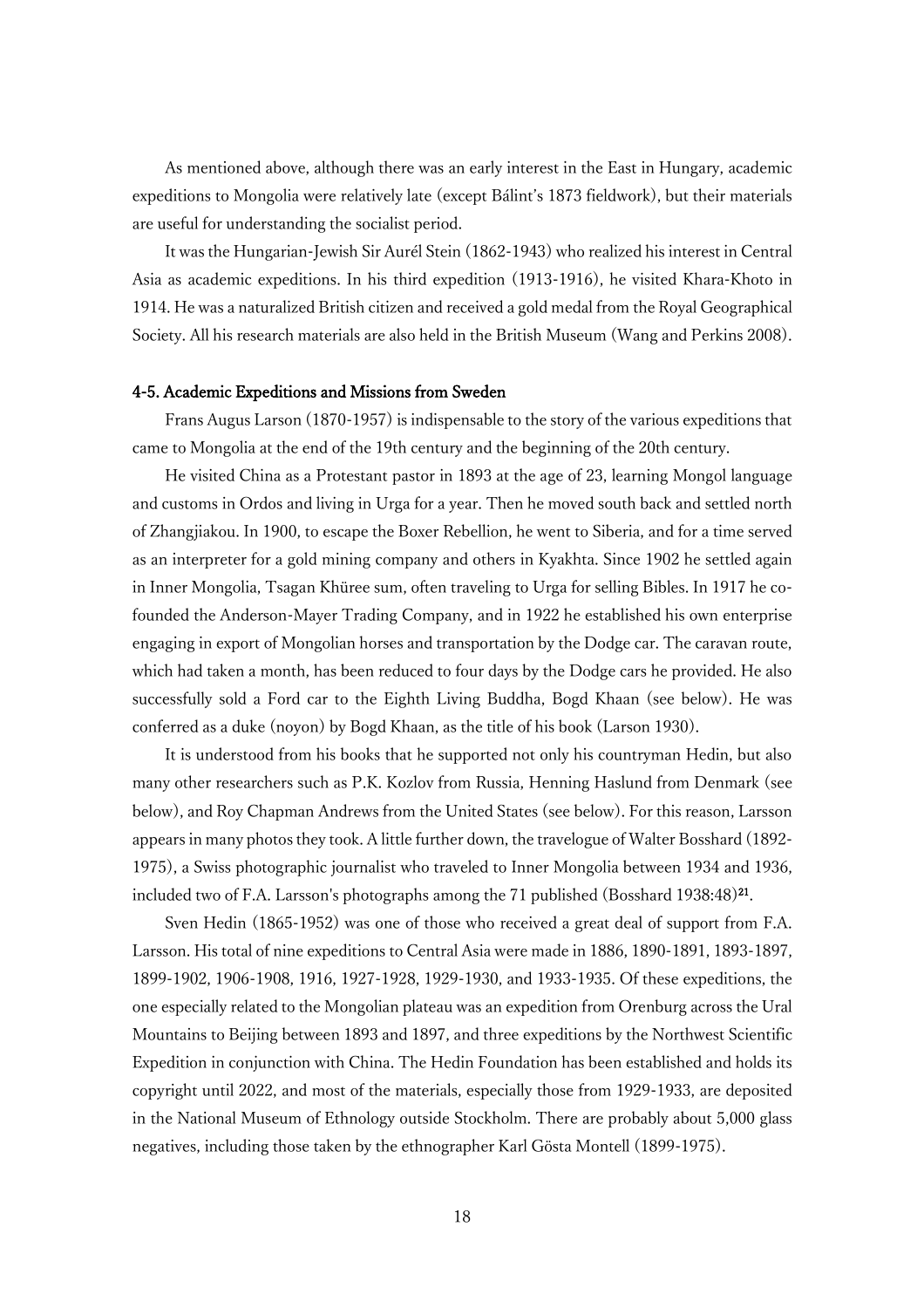What is noteworthy about Hedin's photographic collection is that the information about the photographs was written by his brother in Swedish (typewritten) and arranged in chronological order. It is still possible to match numbers to photographs. The catalogue also states which publication each photograph was used for. Thus, a great deal of information about the photographs, such as their locations, are recorded by the photographer (and the person close to it). However, this catalogue is unpublished and only partially available and is maintained by H. Wahlquist of the Hedin Foundation.

In the beginning, the Swedish-American Fredric Franson (1852-1908) founded TEAM (The Evangelical Alliance Mission) in Chicago in 1890 to send missionaries to China, Mongolia, Japan, India, South Africa, and South America. Their mission has pushed F.A. Larson to Mongolia, and also the Swedish-Mongolian Mission (SMM) started in 1898 with its first base in 1908 in Khaluun Us (now Ulanqab, Inner Mongolia, China)(Baikal 2019), and in 1919 in Urga; after 1924, its activities were limited to Inner Mongolia, and continued until 1949; in 1950 the mission moved to Japan, where it has since been called the Swedish Evangelical Church; the SMM archives contain reports and letters dating back to 1898.

In Sweden, the Uppsala University Library began publishing photographic material on its website in 2013, accompanied by a kind of photographic exhibition (Wahlquist 2016). At present, almost all of the  $1,385$  photographs are available on the Internet in high resolution<sup>22</sup>.

All of these photographic materials were donated by Erik Joel Eriksson (1890-1987) in 1985. He studied medicine in England and was sent as an SMM in 1913; he married in 1918 in Zhangjiakou (Kaalgan) and was the leader of the SMM from 1938 to 1947(Ollén and Eriksson 1943). The photographs were taken during his stay in Khaluun Us between 1914 and 1938. At Uppsala University, it is sorted by theme, and its structure is as follows in the order in which it is presented.

Archaeology 28 / Settlers 38 / People 88 / Ethnography: Pastoralism 91 / Mission work 270 / Ethnography: Sports and games 28 / Lamaism and shamanism 99 / Landscape and cities 138 / Ethnography: People 27 / Ethnography: Music 6 / Ethnography: Festivals 20 / People 98 / Ethnography: Dwellings 48 / Translation and printing 37 / Ethnography: Transport 48 / Princes and their environment / Ethnography: Costumes and jewelry 98 / Business travel 108 / Ethnography: Agricultural work 47.

At the Uppsala University Library, Mr. Staffan Rosen of the Swedish Royal Academy, who specializes in the Korean language, is in charge of organizing the photos. He has heard directly from E.J. Eriksson, who has already lost his eyesight, and hopefully his information will make the photos much more valuable.

### 4-6. Academic Expeditions from other countries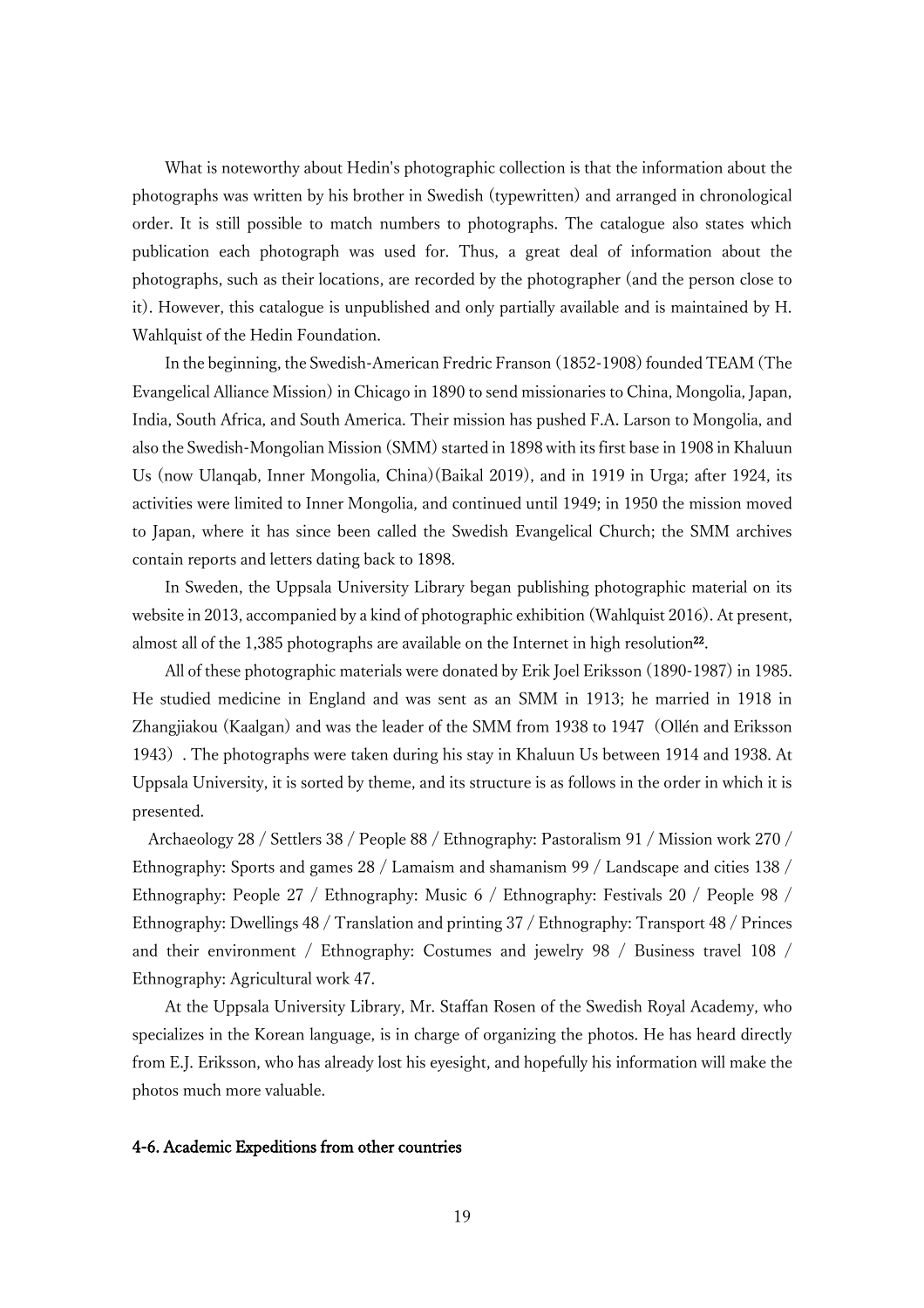### 4.6.1 Denmark

Henning Haslund-Christensen's (1896-1948) fieldwork in Mongolia is well known for his readable book entitled "Tents in Mongolia" (1934) and "Men and Gods in Mongolia" (1935). H. Haslund-Christensen's collection, including some of photographs, is held in the National Museum of Denmark and has recently been compiled into a large volume of materials (Braae 2017).

In 1923, H. Haslund-Christensen joined a pioneering party under the charismatic physician Carl Immanuel Krebs (1889-1971) to build a dairy farm and trade in fur around Lake Khövsgöl, in what is now Erdenebulgan county. The photographs from his book (Krebs 1937) can also be found in the above-mentioned book dedicated to H. Haslund-Christensen. After he was expelled from Mongolia in 1925 with the establishment of the revolutionary regime, he continued his interest in Mongolia while staying in Beijing and then joining Sven Hedin's expedition (1927- 1930). In the S. Hedin Corps, he was responsible for conducting camel caravans and collecting materials of ethnology, especially ethnomusicology (Haslund-Christensen 1943). He also organized his own Danish expeditions to Eastern Mongolia from 1936 to 1937, and after the war, went to Afghanistan in 1948, where he died and is buried together A. Stein (died in 1943) in the British Cemetery of Kabul.

There is a chapter on explorers from the Scandinavian countries in the volume of H. Haslund-Christensen's materials. In the chapter, he describes the photographs taken by the engineers of the Danish telegraph company The Great Northern Telegraph Company that are currently in the museum. K. P. Albertsen and E. A. Steffan visited Urga in 1922 to inspect and maintain the wires installed in 1899 (Albertsen 1921).

### 4.6.2 Norway

Ethel John Lindgren (1905-1988), an American woman of Swedish origin, lived with her banker father in Beijing and developed an interest in Mongolia. She studied Chinese at Cambridge University in England and visited Ulaanbaatar in 1928. At the time, while the communists were expelling Larson and other non-Soviet foreigners, she was supported by Oscar Mamen, a Norwegian who worked for an Anglo-American tobacco company and then married her. She has not been known because she forbade the release of her materials during her lifetime for fear of harming friends and acquaintances. It was not until 1992 that her son donated to the University of Cambridge Lindegren's fieldnotes on her research in the Khingan Mountains, Da Xing'an Ling (大兴安岭) and other places from 1929-1932, along with about 10,000 photographs by her husband O. Mamen, the photographer. Some of the photographs were provided to the local community by professor U.E. Bulag of the University of Cambridge, which led to a new exchange<sup>23</sup>. The Norwegian National Museum also has a specimen of materials from O. Mamen's 1912 collection, which was exhibited in 2020<sup>24</sup> .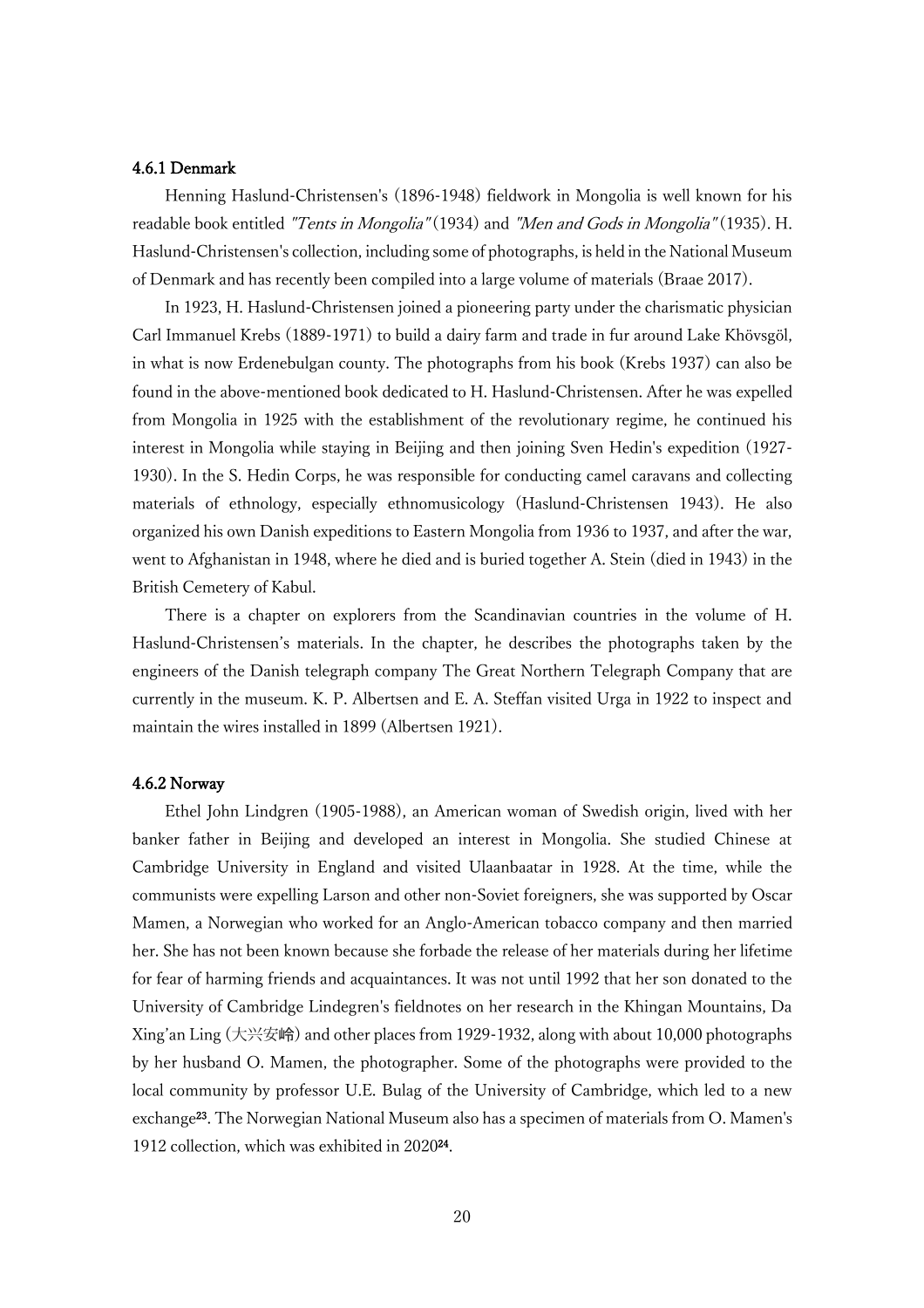### 4.6.3 United States of America

The American Museum of Natural History in the United States sent expeditions to the Republic of Mongolia three times in 1922, 1923, and 1925, and to Inner Mongolia twice in 1928 and 1930. The leader of the expeditions was R.C. Andrews (1884-1960), a naturalist known as the Dragon Hunter and probably the model for the movie Indiana Jones. Of his many books on Mongolia, " Across Mongolian Plains" (1921) and " On the Trail of Ancient Man" (1926), contains 39 photographs of the former and 60 photographs of the latter. Photographs by many members of the interdisciplinary expedition are organized in the museum, some of which are available online<sup>25</sup> .

Prior to Andrews, the diplomat W. Rockhill (1854-1914) visited Tibet and Mongolia and published "The Land of the Lamas, Notes of a Journey through China, Mongolia and Tibet" (1891) and "Diary of a Journey through Mongolia and Tibet in 1891 and 1892" (1894), which received a gold medal from the Royal Geographical Society. Unfortunately, there are no photos of the former, and the latter are exclusively from Tibet.

Furthermore, in Poland, the National Scientific Archive in Kraków contains the materials brought by Władysław Kotwicz (1872-1944). He conducted fieldwork in Kalmykia in 1894, 1897, 1910, and 1917, and Mongolia in the Orkhon Valley in 1912. In particular, a collection of documents containing many photographs of the Erdene Zuu temple has already been published and is widely used (Tulisow et al. 2012).

## 5. Recording of photographs by ordinary travelers

The American George Kennan (1845-1924) began to work for the Russian-American Telegraph Company in 1864, conducting a preliminary research for the installation of telegraph lines and becoming familiar with Siberian affairs. Then he took a job with the Associated Press in 1878 and, as a journalist, visited Mongolia in 1885 on the way of his trip for crossing the Siberia. His material, the George Kennan Papers, is available online from the Library of Congress, and we can confirm the seven photographs of Maimachen (now Altanbulag)<sup>26</sup>.

The German Hermann Josef Theodor Consten (1878-1957) stayed in Mongolia on a secret Russian mission from 1907-1913 and experienced the upheavals of the revolutionary period in Ulaanbaatar, Khovd and Uliastai, and became a member of the Russian Imperial Geographical Society. He had returned to Germany via Moscow just before the First World War and served in the intelligence in Turkey in 1914 and Hungary in 1918. Later, in 1928, he was detained on reentering Mongolia, and after his release in 1929, he stayed in Beijing until 1950. More than 3,000 black and white photographs, ranging from natural to social environment, have recently been compiled into a collection of photographs (Götting 2005). 100 of them were selected and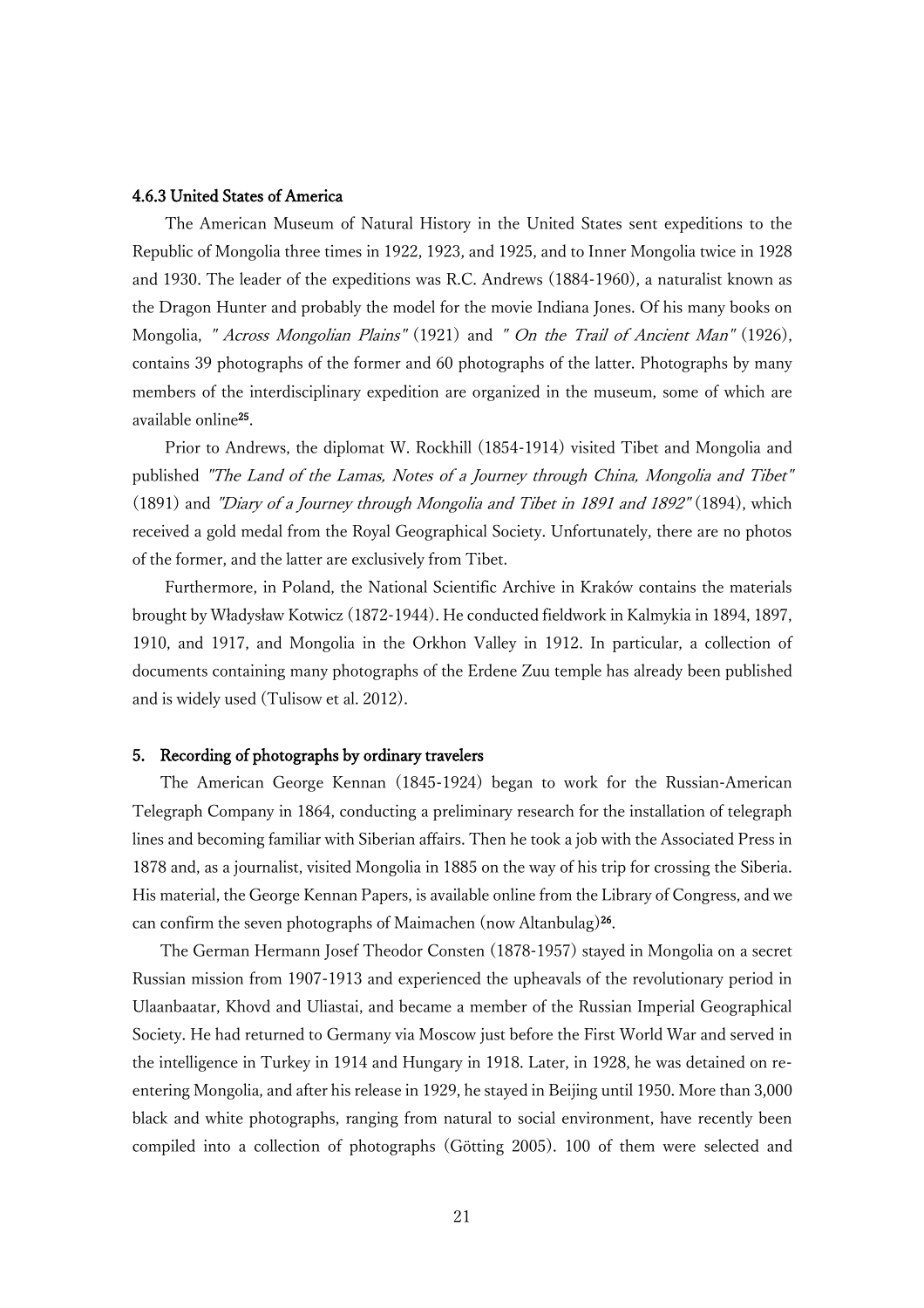exhibited at the German-Mongolian Society in Cologne in 2005 and also at the German Embassy in Ulaanbaatar in 2006. The exhibitions on Mongolian history held in Heidelberg and Stuttgart, Germany, have made considerable use of Consten's photographs.

The Irishman Henry George Charles Perry-Ayscough (1875-1915) was employed by the Chinese postal service in Shanghai, and at the invitation of the Russian Plenipotentiary H.E. Monsieur J. Korostovetz (Ivan Jakovlevich Korostovetz), who had made his acquaintance in Peking, he visited Mongolia in 1913 on a vacation. The travelogue contains more than 50 photographs, including those provided by J. Korostovets and also by the famous journalist George Ernest Morrison (1862-1920) (Perry-Ayscough, H.G. and H.G. Otter 1913). I.J. Korostovetz's book also contains many interesting photographs including post stations (Korostovetz1926).

From Austria, Hans Leder (1843-1921) traveled to what is now Bulgan and Övörkhangai provinces in 1891-1892 to study insects. He was fascinated by Mongol culture and collected artifacts, especially at the Erdene Zuu temple, which contributed to Mongolic studies in Europe (Lang and Bauer 2013). However, although he traveled many times (1899-1900, 1902, and 1904- 1905), there are only two photographs of Erdene Zuu (Lang and Bauer 2013:10).

In 1912, Ethan C. Le Munyon, who drove from Tianjin to provide a Ford car to the Bogd Khaan wrote "The Lama's Motor Car" with 34 photographs from Mongolia for the National Geographic Magazine (Le Munyon 1913)<sup>27</sup>.

In the 1920s, Mongolia began to receive technical assistance from foreign countries, and some of coming specialists took and left the photographs.

For example, from Germany the agricultural engineer Digeon von Monteton was successful in introducing tractors to Mongolia and left 720 photographs of agriculture, historical figures and temples. About 150 of them are preserved by Hans Roth at the University of Bonn, but they have not been published.

During the First World War (1914-1918), Hungary joined the German side as the Austro-Hungarian Empire and fought against the Russian army. Some Hungarians who were captured by the Russians were sent to Siberia. Some of these prisoners returned to Hungary via Mongolia and also left photographs of Mongolia (Teleki 2001:110-112). Below, by Teleki.

József Geleta (1895-1965) was an officer during the First World War and was sent to Siberia as a prisoner of war. He did not join the October Revolution or the Red Army, but fled and arrived in Urga in 1920 before General Ungern, against whom he helped China army. He married in Kyakhta and after the death of General Ungern he backed to Urga and worked as an electrician, and returned to Hungary with his family in 1929. His reminiscences, as told to László Forbáth, were subsequently published in Hungarian and English (Forbáth1934; Forbath1936).

According to Forbáth, J. Geleta was the important engineer and he designed the theater with green round roof (for a while it is used for parliament) and the first electric power plant in the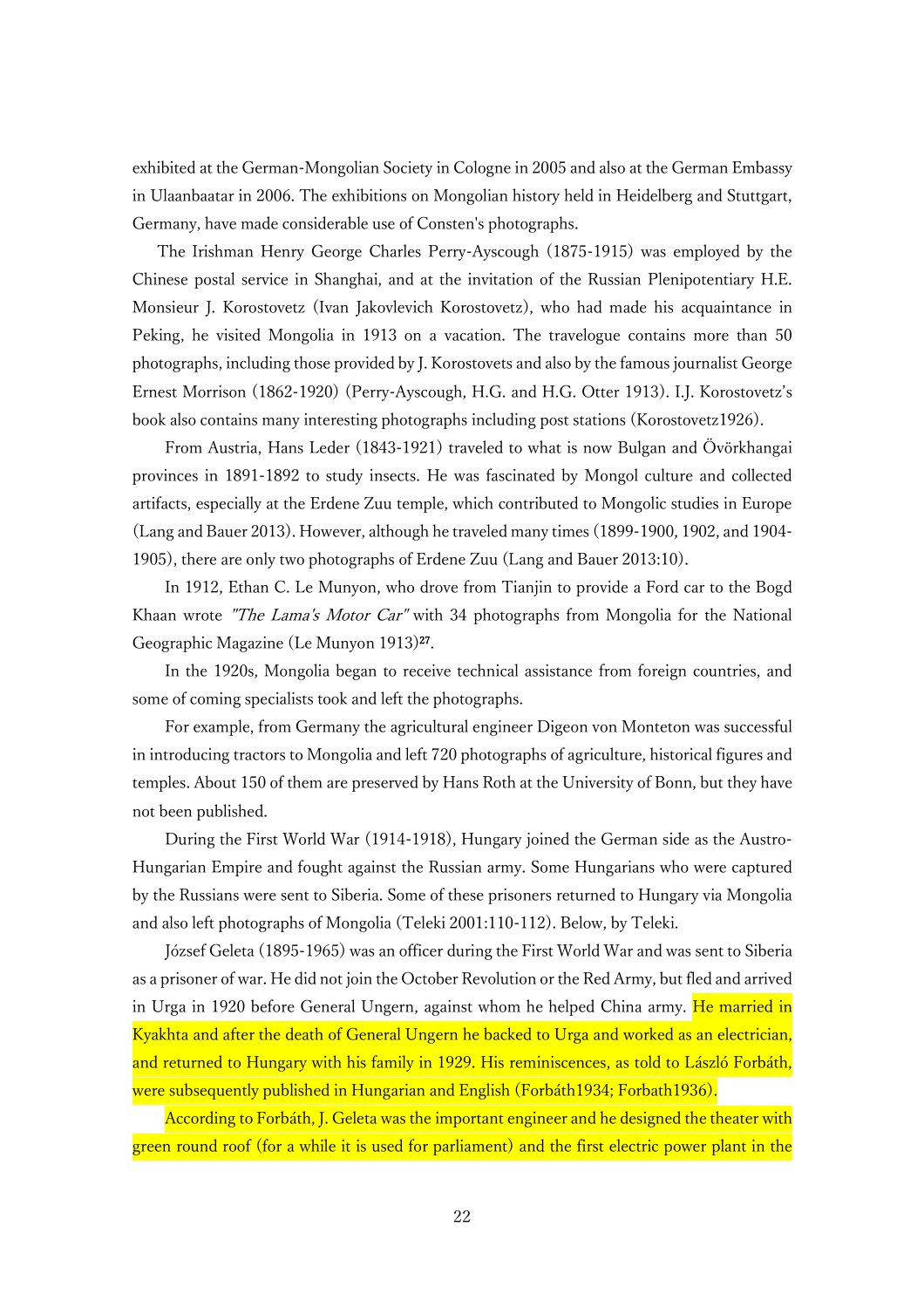capital city of Ulaanbaatar. At the time, the capital was only 48 square kilometers in size and had a population of 80,000. The book contains about 100 photographs (46 in the English translation), including some not taken by J. Geleta himself, and although the captions are somewhat inaccurate, they are rare in terms of the revolutionary period.

Andor Radnóti-Róth (1893-1964) was a medical student at the University of Budapest who enlisted in 1914, was captured by the Russian army and served as a physician at the hospital in Verkhneudinsk (now Ulan-Ude, Buryatia), and visited Mongolia in 1922, where he served as a physician to the Mongolian revolutionaries, including Tseven Jamtsarano, Dambadorj and Sükhbaatar, and confirmed Sükhbaatar's death. 66 photographs, including of the Choijin Lama temple, are stored in the Hungarian National Museum and were also donated to Mongolia during his return visits to Ulaanbaatar in 1958 and 1962. It will be published in the sixth volume of the "Mongolia and the Mongols" series.

The linguist J. R. Kruger, who was trying to list travelers from Europe and the United States to Central Asia and Mongolia, mentions Elizabeth Kimball Kendall (1855-1952), a travel writer who traveled north from Yunnan to Lake Baikal in 1911; Harry A. Franck (1881-1962), a travel writer who traveled north from Zhangjiakou to Ulan-Ude in 1921-1922; and Nikolai Konstantinovich Roerich (1874-1947), a Tibetan scholar and painter, and Owen Lattimore (1900-1989), who was a reporter for the Keishin Times (Kruger 1982). The photo collection of O. Latimore is stored at the Peabody Museum at Harvard University, consisting of about 2,000. They require further research.

## 6. Conclusion

During the 19th and 20th centuries, many expeditions from the East and West were sent to Central Asia. As British colonial rule of India unfolded and Russia moved southward, the so-called "Great Game", between England and Russia developed, and academic interest, stimulated by research in philology, as well as archeology, increased. This paper only deals with expeditions reaching Mongolia, and describes the photographic materials of those expeditions; how they were used in publications, etc., where and how they are being preserved. As the result of our study, the following can be pointed out.

Russia sent many expeditions to Mongolia, and its materials are kept at several research institutions. In the imperial period, based on the idea of "messianism", the Russian Geographical Society had sent quite a few expeditions that conducted multi-disciplinary fieldtrips, utilizing the fieldwork of exiled intellectuals in Siberia.

At the time of the expeditions by N.M. Przhevalsky, famous for his discovery of wild horses in Mongolia, there were almost no photos. P.K. Kozlov's expeditions, famous for the discovery of the abandoned city of Khara-Khoto (Ejine), took numerous photographs. Between these two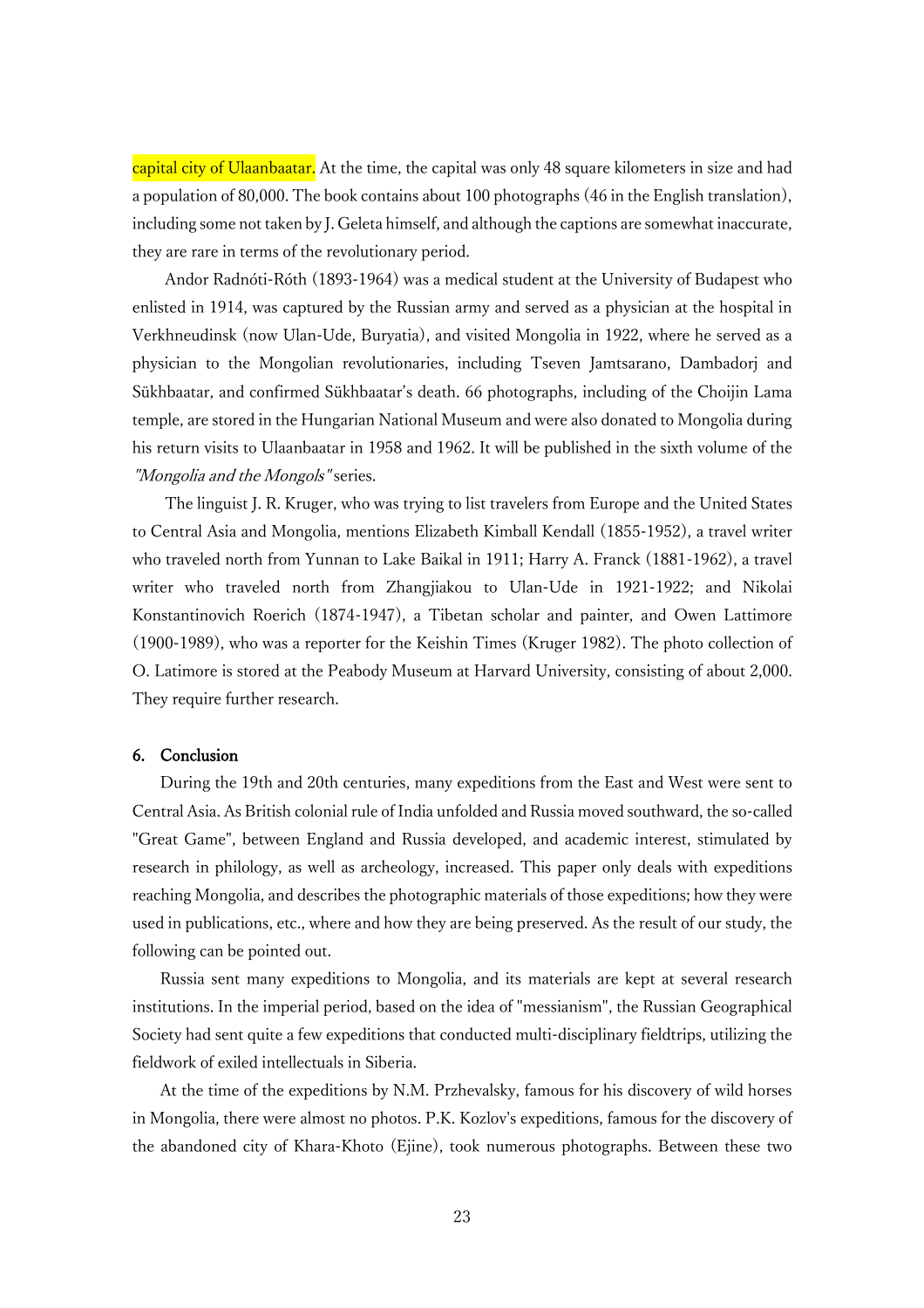figures, the photographs at the time of the expedition of G.N. Potanin, A.M. Pozdneev, and others were taken by local Russian photographers who were exiled intellectuals in Siberia. At Kyakhta, the base of the trade between Russia and China, photos were developed as well as other Siberian towns. Therefore, considerable photographs are also held in the museum of Kyakhta.

During the socialist era, the Soviet Academy of Sciences sent numerous expeditions and contributed to the formation of the Mongolian Academy of Sciences. However, at the initial period A.D. Sumikov, G.I. Borokov and others became victims of Stalin's purges, and it is only in recent years that their materials have been published.

The legacy of expeditions from Scandinavian countries are considered as part of a cultural heritage. Finland, as well as the non-Scandinavian Hungary sent expeditions to focus on their linguistic links with Mongolia. Their expeditions were sometimes supported by missionary residents in conducting their research. In addition, the records from visitors as diverse as telegraph company engineers, pioneers, and prisoners of war are valuable because they capture a period of revolutionary turmoil.

The renowned famous Hungarian-British A. Stein, Frenchman P. Pelliot, and German A.A. von Le Coq obtained the materials for the study of Central Asian philology or archaeology, it was those who worked in Beijing and Tianjin who developed an interest in Mongolia in the north.

As mentioned above, each photo collection has its own characteristics. In other words, each photo collection has its own context. The context of photo collections presented in this paper would be useful in future comparative analysis between various collections.

## Acknowledgement

This work was supported by JSPS KAKENHI Grant Number17H00897, "Reconstructing a regional picture using photo images on Mongolia" (2017-2022).

In December 2017, in Helsinki, we were fortunate to have the help of Prof. Baikal from Obirin University, who was on sabbatical in the field at the time, as well as from Prof. Janhunen and Prof. Emeritus Halen from the University of Helsinki, and Mrs. V. Peemot, a Tuva student at the University, Mr. Okabe from Hokkaido University at its Helsinki office, Ms. Pilvi Vainonen at the National Museum of Finland, and Ms. Pirjo Mäkilä arkistotutkija at the Literary Society.

In December 2018, we owe our archive survey to Mr. H. Wahlquist of the Hedin Foundation and Ms. S. Rosen of the Swedish Academy. In St. Petersburg, Ms. T. I. Yusupova of the Russian Academy of Sciences offered considerable assistance. I would also like to thank Ms. N. Stanulevich of the Kozlov Museum, Mr. D. V. Ivanov of Kunstkamera, and Ms. M. F. Matveeva of RGO for their support.

In April 2019, during the International Mongolian Society's meeting in Budapest, Professor A. Birtalan, President of the International Mongolian Society, gave us precious information about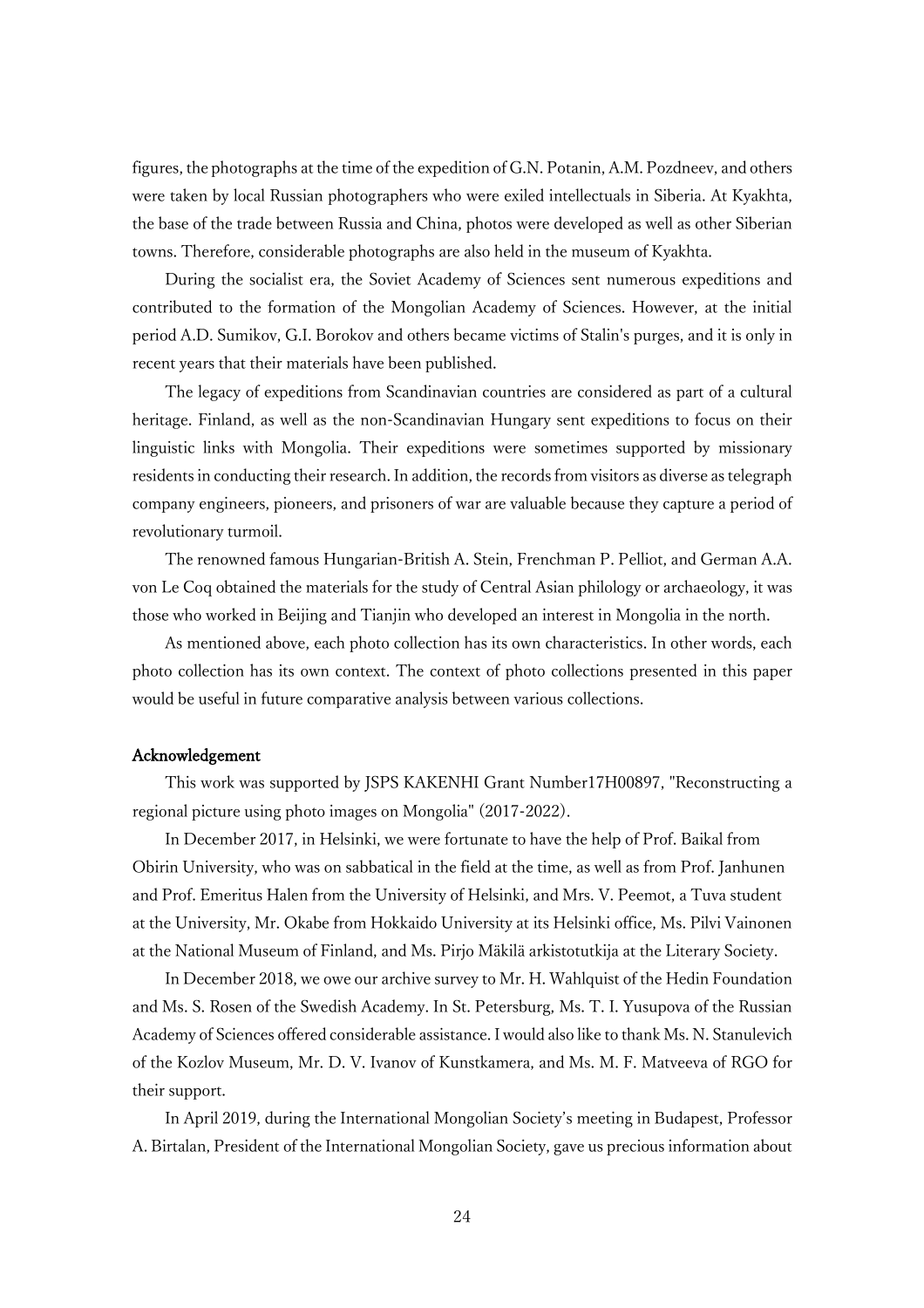materials stored in Hungary. We also appreciate the cooperation of Dr. Somfai Kara, who was a visiting professor at the National Museum of Ethnology at the time.

In July 2019, in London we owe a great deal to Sue Byrne, who has been researching travelogues for decades. In Paris, we were kindly helped by Eve Netchine and Olivier Loiseaux, who are curators at the French National Library in Paris and in charge of the National Geographic collections, including photographs. We also thank Isabel Charleux of CNRS and Gregory Delaplace of the 10th University of Paris (Nanterre) for their usual support.

In November 2019, Dr. C. Braae gave us a great deal of support in Copenhagen and held a workshop promoting our photo project.

For information concerning Polish scholar W. Kotwicz, we are grateful to Professor A. Bareja-Starzyńska of Warsaw University and Ms. Michalebicz of the Krakow Archive for their generous support, via Professor Osamu Inoue of the University of Shimane.

In addition, we have constantly cooperated with Mr. Chuluun, Director of the Institute of Historical Studies of the Mongolian Academy of Sciences, Ms. Baasanjargal of the Preparatory Office of the Mongolian People's Party Museum, and Ms. Krisztina Teleki of the Secretariat of the International Mongolian Society.

We would like to express our deepest gratitude to all those who cooperated with us in our surveys of archives

Notes (The following URL is accessed September 30, 2020)

[https://historicimages.mn.](https://historicimages.mn/)

<sup>3</sup> On-line from the Library of Congress, 155 photographs taken by Lanin are available, but no photographs of Maimachen can be found.

<https://www.loc.gov/search/?fa=contributor:lanin,+v.v.&sp=2>

<sup>4</sup> Based on the presentation at the International Joint Research Conference, November 2017. https://historicimages.mn/sites/default/files/2020-04/Matveeva%20report\_1.pdf

<sup>5</sup> Some of Potanin's photographs of the Great Xing'anling Survey, taken in 1899, are available online from the Library of Congress.

<https://www.loc.gov/photos/?q=potanin>

<sup>6</sup> The institute that holds the materials offers the book online.

[http://www.archeo.ru/izdaniya1/vagnejshijeizdanija/pdf/Medvedeva\\_Culuun2017.pdf/view](http://www.archeo.ru/izdaniya1/vagnejshijeizdanija/pdf/Medvedeva_Culuun2017.pdf/view)

<sup>7</sup> <http://doc20vek.ru/node/2418>

<sup>&</sup>lt;sup>1</sup> The results of our research are available on the following website.

<sup>&</sup>lt;sup>2</sup> The World Digital Library shows on line an oldest photo of former Ulaanbaatar. <https://www.wdl.org/en/item/2128/#q=hutuhta&qla=en>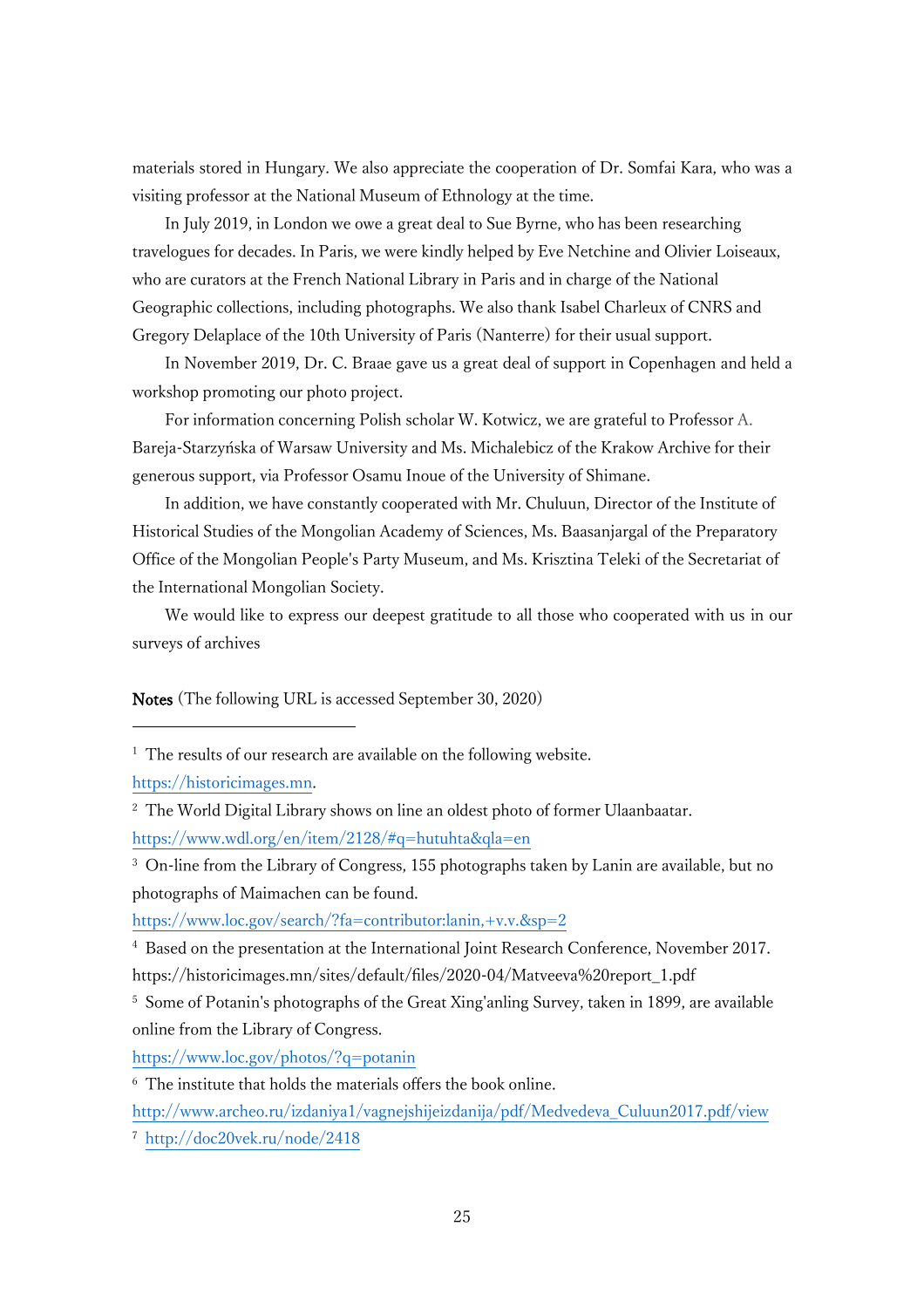8 In the biography by the local historian Sergeev, the part about photography in Mongolia was translated into English.

https://historicimages.mn/sites/default/files/202007/V.%20D.%20Sergeev%202001%2C%20 Charushin\_1.pdf

<sup>9</sup> The Library of Congress of the United States of America provides online a collection of 71 glass photographs taken by N.A. Charushin and N. Petrov in 1878.

<https://www.loc.gov/search/?fa=partof:russian-chinese+cross-border+trade>

<sup>10</sup> The catalogue for the exhibition is as follows.

<https://babel.hathitrust.org/cgi/pt?id=mdp.39015013007870&view=1up&seq=32>

<sup>11</sup> The list of the London Mission Society's materials on file at SOAS is as follows. <https://digital.soas.ac.uk/content/AA/00/00/08/85/00001/LMS.pdf>

<sup>12</sup> The archival catalogs for searching are as follows.

<http://archives.soas.ac.uk/CalmView/Record.aspx?src=CalmView.Catalog&id=CWM&pos=1>

<sup>13</sup> The catalog search for materials is as follows. <https://catalogue.bnf.fr/>

Here are the results of my search for Mongolia  $+$  Geographical Society  $+$  Photography.

[https://catalogue.bnf.fr/changerPage.do?motRecherche=mongolie&listeAffinages=FacLocal\\_L](https://catalogue.bnf.fr/changerPage.do?motRecherche=mongolie&listeAffinages=FacLocal_Lcl3BRdjTolSGEMag%3BFacNatDoc_i&nbResultParPage=10&afficheRegroup=false&affinageActif=true&pageEnCours=2&nbPage=2&trouveDansFiltre=NoticePRO&triResultParPage=0&critereRecherche=0) [cl3BRdjTolSGEMag%3BFacNatDoc\\_i&nbResultParPage=10&afficheRegroup=false&affinage](https://catalogue.bnf.fr/changerPage.do?motRecherche=mongolie&listeAffinages=FacLocal_Lcl3BRdjTolSGEMag%3BFacNatDoc_i&nbResultParPage=10&afficheRegroup=false&affinageActif=true&pageEnCours=2&nbPage=2&trouveDansFiltre=NoticePRO&triResultParPage=0&critereRecherche=0) [Actif=true&pageEnCours=2&nbPage=2&trouveDansFiltre=NoticePRO&triResultParPage=0](https://catalogue.bnf.fr/changerPage.do?motRecherche=mongolie&listeAffinages=FacLocal_Lcl3BRdjTolSGEMag%3BFacNatDoc_i&nbResultParPage=10&afficheRegroup=false&affinageActif=true&pageEnCours=2&nbPage=2&trouveDansFiltre=NoticePRO&triResultParPage=0&critereRecherche=0) [&critereRecherche=0.](https://catalogue.bnf.fr/changerPage.do?motRecherche=mongolie&listeAffinages=FacLocal_Lcl3BRdjTolSGEMag%3BFacNatDoc_i&nbResultParPage=10&afficheRegroup=false&affinageActif=true&pageEnCours=2&nbPage=2&trouveDansFiltre=NoticePRO&triResultParPage=0&critereRecherche=0)

<sup>14</sup> [http://gallica.bnf.fr/ark:/12148/btv1b10524070x.r=tumanov?rk=64378;\(\)](http://gallica.bnf.fr/ark:/12148/btv1b10524070x.r=tumanov?rk=64378;())

Tumanov's album is also available as a video.

<https://www.youtube.com/watch?v=eE1djoRXII0>

<sup>15</sup> The album by Bouillant de Lacoste from the website of the Digital Archive of the Bibliothèque Nationale de France.

[https://gallica.bnf.fr/ark:/12148/btv1b105240861.r=Henri%20BOUILLANE%20de%20LAC](https://gallica.bnf.fr/ark:/12148/btv1b105240861.r=Henri%20BOUILLANE%20de%20LACOSTE?rk=21459;2) [OSTE?rk=21459;2](https://gallica.bnf.fr/ark:/12148/btv1b105240861.r=Henri%20BOUILLANE%20de%20LACOSTE?rk=21459;2)

<sup>16</sup> There are 136 photographs related to Mongolia.

<https://www.europeana.eu/en/search?page=1&vuew=grid&query=mongolia%20photograph>

<sup>17</sup> http://collections.albert-kahn.hauts-de-seine.fr/?page=accueil

<sup>18</sup> The National Museum of Finland Photo Archives is provided in the Finnish language. Below is a screen of search results for Ramstedt's photos.

[https://www.kuvakokoelmat.fi/pictures/search?hakuehto\\_1=tekija&hakusana\\_1=%22Pälsi+Sa](https://www.kuvakokoelmat.fi/pictures/search?hakuehto_1=tekija&hakusana_1=%22Pälsi+Sakari%22&off_hakusana_1=&off_hakusana_1=&off_hakusana_1=&off_hakusana_1=&off_hakusana_1=&off_hakusana_1=&off_hakusana_1=&operaattori_1=AND&hakuehto_2=aihe_paikka&hakusana_2=%22Mongolia%22&off_hakusana_2=&off_hakusana_2=&off_hakusana_2=&off_hakusana_2=&off_hakusana_2=&off_hakusana_2=&operaattori_2=AND&hakuehto_3=&hakusana_3=&off_hakusana_3=&off_hakusana_3=&off_hakusana_3=&off_hakusana_3=&off_hakusana_3=&off_hakusana_3) [kari%22&off\\_hakusana\\_1=&off\\_hakusana\\_1=&off\\_hakusana\\_1=&off\\_hakusana\\_1=&off\\_hakus](https://www.kuvakokoelmat.fi/pictures/search?hakuehto_1=tekija&hakusana_1=%22Pälsi+Sakari%22&off_hakusana_1=&off_hakusana_1=&off_hakusana_1=&off_hakusana_1=&off_hakusana_1=&off_hakusana_1=&off_hakusana_1=&operaattori_1=AND&hakuehto_2=aihe_paikka&hakusana_2=%22Mongolia%22&off_hakusana_2=&off_hakusana_2=&off_hakusana_2=&off_hakusana_2=&off_hakusana_2=&off_hakusana_2=&operaattori_2=AND&hakuehto_3=&hakusana_3=&off_hakusana_3=&off_hakusana_3=&off_hakusana_3=&off_hakusana_3=&off_hakusana_3=&off_hakusana_3) [ana\\_1=&off\\_hakusana\\_1=&off\\_hakusana\\_1=&operaattori\\_1=AND&hakuehto\\_2=aihe\\_paikka](https://www.kuvakokoelmat.fi/pictures/search?hakuehto_1=tekija&hakusana_1=%22Pälsi+Sakari%22&off_hakusana_1=&off_hakusana_1=&off_hakusana_1=&off_hakusana_1=&off_hakusana_1=&off_hakusana_1=&off_hakusana_1=&operaattori_1=AND&hakuehto_2=aihe_paikka&hakusana_2=%22Mongolia%22&off_hakusana_2=&off_hakusana_2=&off_hakusana_2=&off_hakusana_2=&off_hakusana_2=&off_hakusana_2=&operaattori_2=AND&hakuehto_3=&hakusana_3=&off_hakusana_3=&off_hakusana_3=&off_hakusana_3=&off_hakusana_3=&off_hakusana_3=&off_hakusana_3) [&hakusana\\_2=%22Mongolia%22&off\\_hakusana\\_2=&off\\_hakusana\\_2=&off\\_hakusana\\_2=&off](https://www.kuvakokoelmat.fi/pictures/search?hakuehto_1=tekija&hakusana_1=%22Pälsi+Sakari%22&off_hakusana_1=&off_hakusana_1=&off_hakusana_1=&off_hakusana_1=&off_hakusana_1=&off_hakusana_1=&off_hakusana_1=&operaattori_1=AND&hakuehto_2=aihe_paikka&hakusana_2=%22Mongolia%22&off_hakusana_2=&off_hakusana_2=&off_hakusana_2=&off_hakusana_2=&off_hakusana_2=&off_hakusana_2=&operaattori_2=AND&hakuehto_3=&hakusana_3=&off_hakusana_3=&off_hakusana_3=&off_hakusana_3=&off_hakusana_3=&off_hakusana_3=&off_hakusana_3) [\\_hakusana\\_2=&off\\_hakusana\\_2=&off\\_hakusana\\_2=&operaattori\\_2=AND&hakuehto\\_3=&hak](https://www.kuvakokoelmat.fi/pictures/search?hakuehto_1=tekija&hakusana_1=%22Pälsi+Sakari%22&off_hakusana_1=&off_hakusana_1=&off_hakusana_1=&off_hakusana_1=&off_hakusana_1=&off_hakusana_1=&off_hakusana_1=&operaattori_1=AND&hakuehto_2=aihe_paikka&hakusana_2=%22Mongolia%22&off_hakusana_2=&off_hakusana_2=&off_hakusana_2=&off_hakusana_2=&off_hakusana_2=&off_hakusana_2=&operaattori_2=AND&hakuehto_3=&hakusana_3=&off_hakusana_3=&off_hakusana_3=&off_hakusana_3=&off_hakusana_3=&off_hakusana_3=&off_hakusana_3)